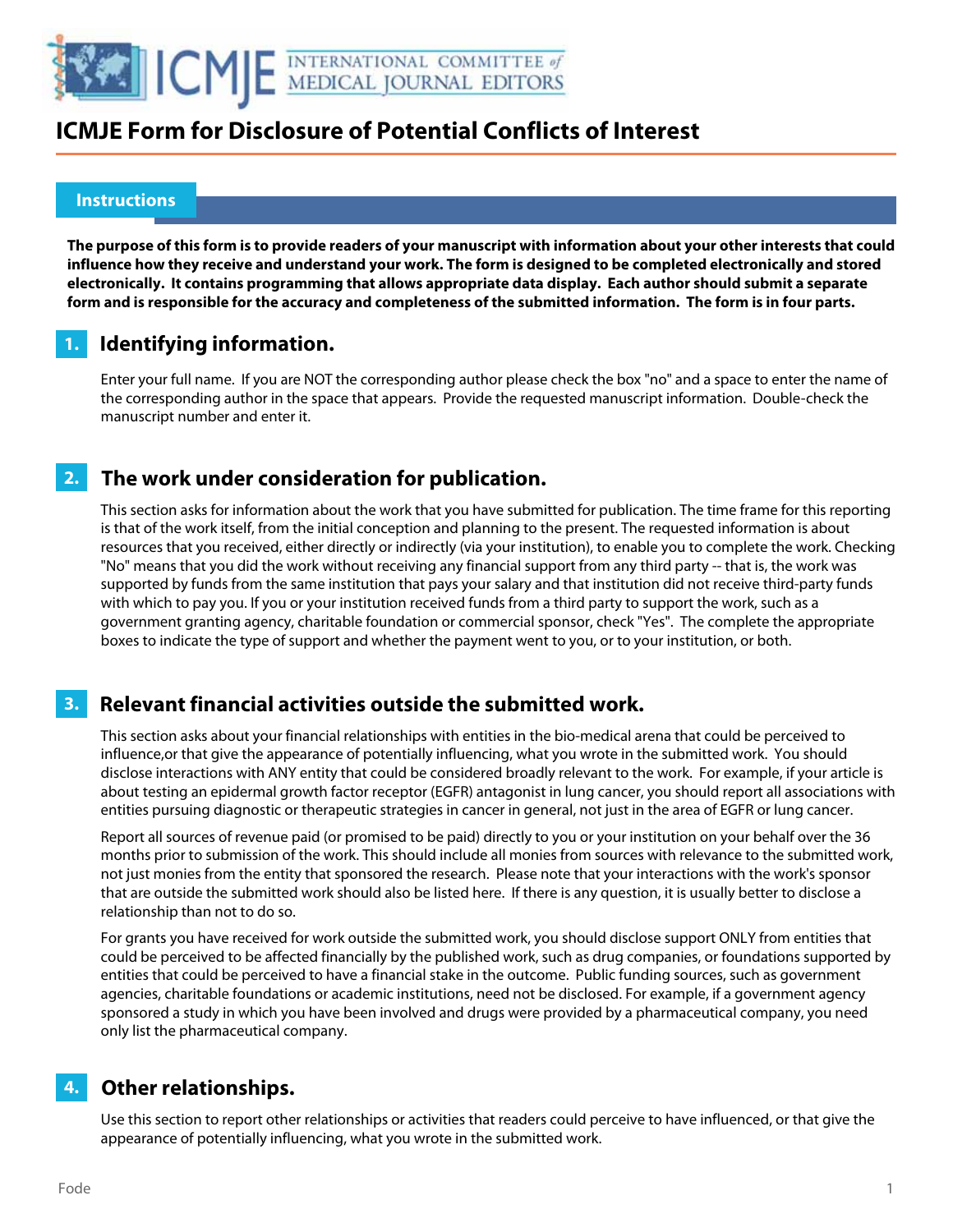

| <b>Section 1.</b><br><b>Identifying Information</b> |                                                                                                  |                                                        |
|-----------------------------------------------------|--------------------------------------------------------------------------------------------------|--------------------------------------------------------|
| 1. Given Name (First Name)<br>Mikkel                | 2. Surname (Last Name)<br>Fode                                                                   | 3. Effective Date (07-August-2008)<br>11-February-2013 |
| 4. Are you the corresponding author?                | $\sqrt{Y}$<br>l No                                                                               |                                                        |
| 5. Manuscript Title                                 | Betydningen af testikulær microlithiasis: En gennemgang af litteraturen og kliniske anbefalinger |                                                        |

6. Manuscript Identifying Number (if you know it)

### **The Work Under Consideration for Publication**

Did you or your institution at any time receive payment or services from a third party for any aspect of the submitted work (including but not limited to grants, data monitoring board, study design, manuscript preparation, statistical analysis, etc…)?

| The Work Under Consideration for Publication                                                                                                     |                      |                                       |                                         |                       |            |                       |  |  |
|--------------------------------------------------------------------------------------------------------------------------------------------------|----------------------|---------------------------------------|-----------------------------------------|-----------------------|------------|-----------------------|--|--|
| <b>Type</b>                                                                                                                                      | <b>No</b>            | <b>Money</b><br><b>Paid</b><br>to You | <b>Money to</b><br>Your<br>Institution* | <b>Name of Entity</b> | Comments** |                       |  |  |
| 1. Grant                                                                                                                                         | $ \mathcal{V} $      |                                       |                                         |                       |            | $\times$              |  |  |
|                                                                                                                                                  |                      |                                       |                                         |                       |            | <b>ADD</b>            |  |  |
| 2. Consulting fee or honorarium                                                                                                                  | $ \mathcal{V} $      |                                       |                                         |                       |            | $\times$              |  |  |
|                                                                                                                                                  |                      |                                       |                                         |                       |            | <b>ADD</b>            |  |  |
| 3. Support for travel to meetings for<br>the study or other purposes                                                                             | $\boxed{\checkmark}$ |                                       |                                         |                       |            | $\times$              |  |  |
|                                                                                                                                                  |                      |                                       |                                         |                       |            | <b>ADD</b>            |  |  |
| 4. Fees for participation in review<br>activities such as data monitoring<br>boards, statistical analysis, end<br>point committees, and the like | $\boxed{\checkmark}$ |                                       |                                         |                       |            | $\boldsymbol{\times}$ |  |  |
|                                                                                                                                                  |                      |                                       |                                         |                       |            | <b>ADD</b>            |  |  |
| 5. Payment for writing or reviewing<br>the manuscript                                                                                            | $\boxed{\checkmark}$ |                                       |                                         |                       |            | $\times$              |  |  |
|                                                                                                                                                  |                      |                                       |                                         |                       |            | <b>ADD</b>            |  |  |
| 6. Provision of writing assistance,<br>medicines, equipment, or<br>administrative support                                                        | $\blacktriangledown$ |                                       |                                         |                       |            | $\times$              |  |  |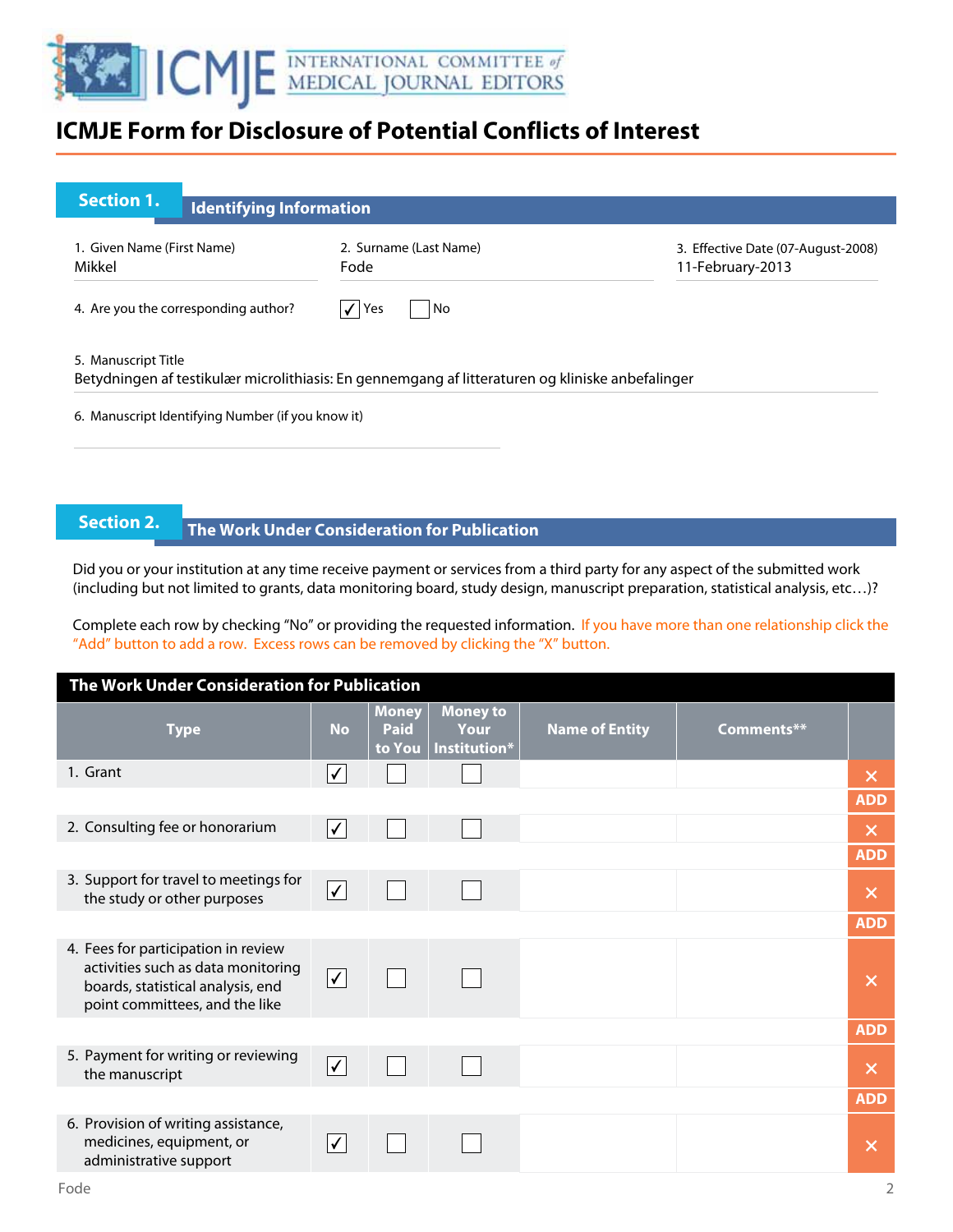

| The Work Under Consideration for Publication |             |           |              |                                                                                                                                      |                       |            |            |
|----------------------------------------------|-------------|-----------|--------------|--------------------------------------------------------------------------------------------------------------------------------------|-----------------------|------------|------------|
|                                              | <b>Type</b> | <b>No</b> | <b>Money</b> | Money to<br>$\begin{array}{ c c } \hline \texttt{Pad} & \texttt{Your} \\ \hline \texttt{to You} & \texttt{Institution*} \end{array}$ | <b>Name of Entity</b> | Comments** |            |
|                                              |             |           |              |                                                                                                                                      |                       |            | <b>ADD</b> |
| 7. Other                                     |             |           |              |                                                                                                                                      |                       |            | $\times$   |
|                                              |             |           |              |                                                                                                                                      |                       |            | <b>ADD</b> |

\* This means money that your institution received for your efforts on this study.

\*\* Use this section to provide any needed explanation.

### **Section 3.** Relevant financial activities outside the submitted work.

Place a check in the appropriate boxes in the table to indicate whether you have financial relationships (regardless of amount of compensation) with entities as described in the instructions. Use one line for each entity; add as many lines as you need by clicking the "Add +" box. You should report relationships that were present during the 36 months prior to submission.

| Relevant financial activities outside the submitted work         |                      |                                       |                                         |               |                 |                           |  |
|------------------------------------------------------------------|----------------------|---------------------------------------|-----------------------------------------|---------------|-----------------|---------------------------|--|
| <b>Type of Relationship (in</b><br>alphabetical order)           | <b>No</b>            | <b>Money</b><br><b>Paid to</b><br>You | <b>Money to</b><br>Your<br>Institution* | <b>Entity</b> | <b>Comments</b> |                           |  |
| 1. Board membership                                              | $\checkmark$         |                                       |                                         |               |                 | $\boldsymbol{\times}$     |  |
|                                                                  |                      |                                       |                                         |               |                 | <b>ADD</b>                |  |
| 2. Consultancy                                                   | $\blacktriangledown$ |                                       |                                         |               |                 | $\times$                  |  |
|                                                                  |                      |                                       |                                         |               |                 | <b>ADD</b>                |  |
| 3. Employment                                                    | $\blacktriangledown$ |                                       |                                         |               |                 | $\boldsymbol{\mathsf{x}}$ |  |
|                                                                  |                      |                                       |                                         |               |                 | <b>ADD</b>                |  |
| 4. Expert testimony                                              | $\checkmark$         |                                       |                                         |               |                 | $\boldsymbol{\mathsf{x}}$ |  |
|                                                                  |                      |                                       |                                         |               |                 | <b>ADD</b>                |  |
| 5. Grants/grants pending                                         | $\blacktriangledown$ |                                       |                                         |               |                 | $\boldsymbol{\mathsf{x}}$ |  |
|                                                                  |                      |                                       |                                         |               |                 | <b>ADD</b>                |  |
| 6. Payment for lectures including<br>service on speakers bureaus | $\boxed{\checkmark}$ |                                       |                                         |               |                 | $\times$                  |  |
|                                                                  |                      |                                       |                                         |               |                 | <b>ADD</b>                |  |
| 7. Payment for manuscript<br>preparation                         | $\checkmark$         |                                       |                                         |               |                 | $\times$                  |  |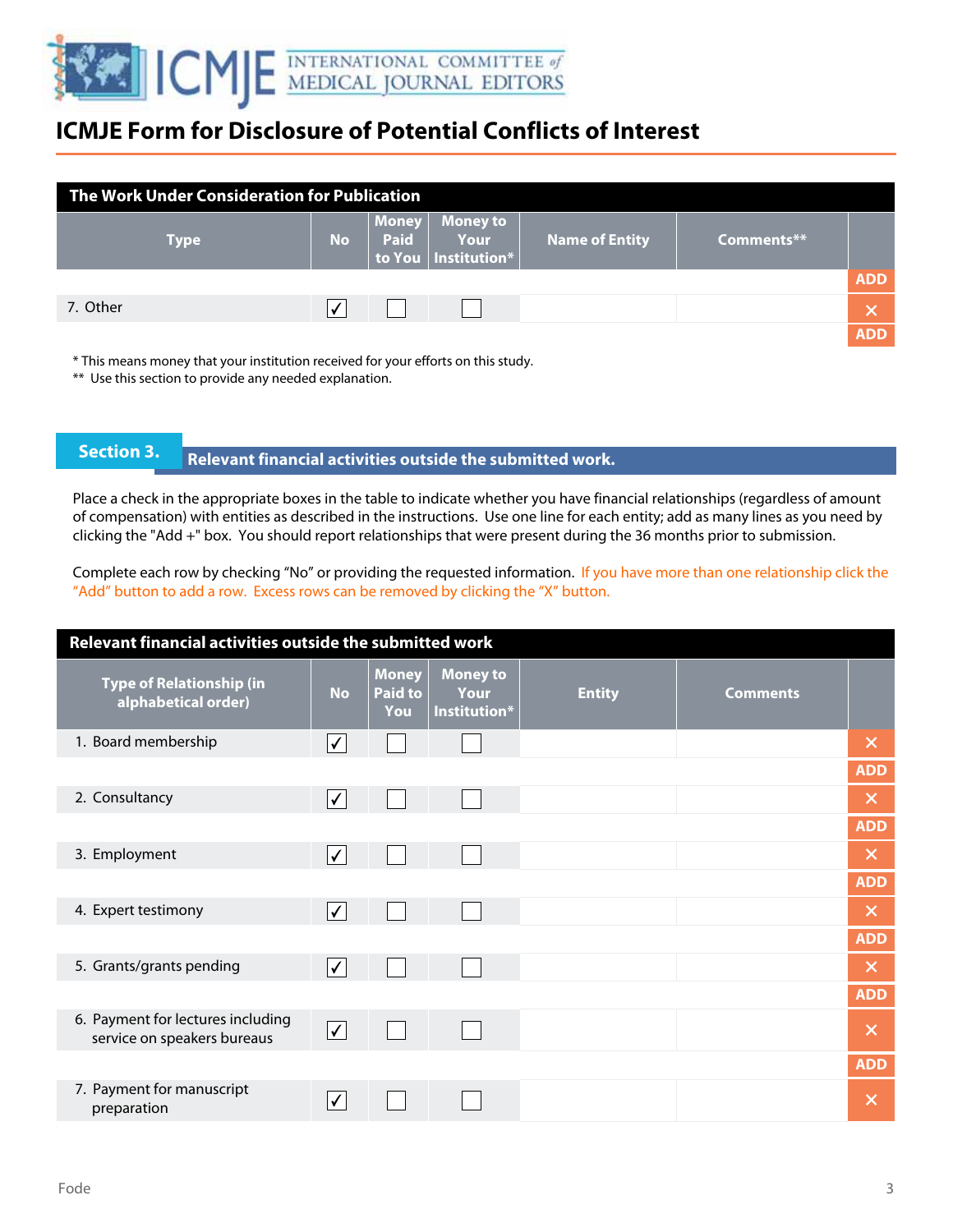

| Relevant financial activities outside the submitted work                           |                                 |                                       |                                         |               |                 |                           |  |  |
|------------------------------------------------------------------------------------|---------------------------------|---------------------------------------|-----------------------------------------|---------------|-----------------|---------------------------|--|--|
| <b>Type of Relationship (in</b><br>alphabetical order)                             | <b>No</b>                       | <b>Money</b><br><b>Paid to</b><br>You | <b>Money to</b><br>Your<br>Institution* | <b>Entity</b> | <b>Comments</b> |                           |  |  |
|                                                                                    |                                 |                                       |                                         |               |                 | <b>ADD</b>                |  |  |
| 8. Patents (planned, pending or<br>issued)                                         | $\overline{\blacktriangledown}$ |                                       |                                         |               |                 | $\times$                  |  |  |
|                                                                                    |                                 |                                       |                                         |               |                 | <b>ADD</b>                |  |  |
| 9. Royalties                                                                       | $\blacktriangledown$            |                                       |                                         |               |                 | $\boldsymbol{\mathsf{x}}$ |  |  |
|                                                                                    |                                 |                                       |                                         |               |                 | <b>ADD</b>                |  |  |
| 10. Payment for development of<br>educational presentations                        | $ \checkmark $                  |                                       |                                         |               |                 | $\boldsymbol{\times}$     |  |  |
|                                                                                    |                                 |                                       |                                         |               |                 | <b>ADD</b>                |  |  |
| 11. Stock/stock options                                                            | $\overline{\mathcal{V}}$        |                                       |                                         |               |                 | $\boldsymbol{\mathsf{x}}$ |  |  |
|                                                                                    |                                 |                                       |                                         |               |                 | <b>ADD</b>                |  |  |
| 12. Travel/accommodations/<br>meeting expenses unrelated to<br>activities listed** | $ \mathcal{V} $                 |                                       |                                         |               |                 | $\boldsymbol{\mathsf{x}}$ |  |  |
|                                                                                    |                                 |                                       |                                         |               |                 | <b>ADD</b>                |  |  |
| 13. Other (err on the side of full<br>disclosure)                                  | $ \boldsymbol{\checkmark} $     |                                       |                                         |               |                 | $\boldsymbol{\times}$     |  |  |
|                                                                                    |                                 |                                       |                                         |               |                 | <b>ADD</b>                |  |  |

\* This means money that your institution received for your efforts.

\*\* For example, if you report a consultancy above there is no need to report travel related to that consultancy on this line.

 **Other relationships Section 4.**

Are there other relationships or activities that readers could perceive to have influenced, or that give the appearance of potentially influencing, what you wrote in the submitted work?

 $\sqrt{\ }$  No other relationships/conditions/circumstances that present a potential conflict of interest

Yes, the following relationships/conditions/circumstances are present (explain below):

At the time of manuscript acceptance, journals will ask authors to confirm and, if necessary, update their disclosure statements. On occasion, journals may ask authors to disclose further information about reported relationships.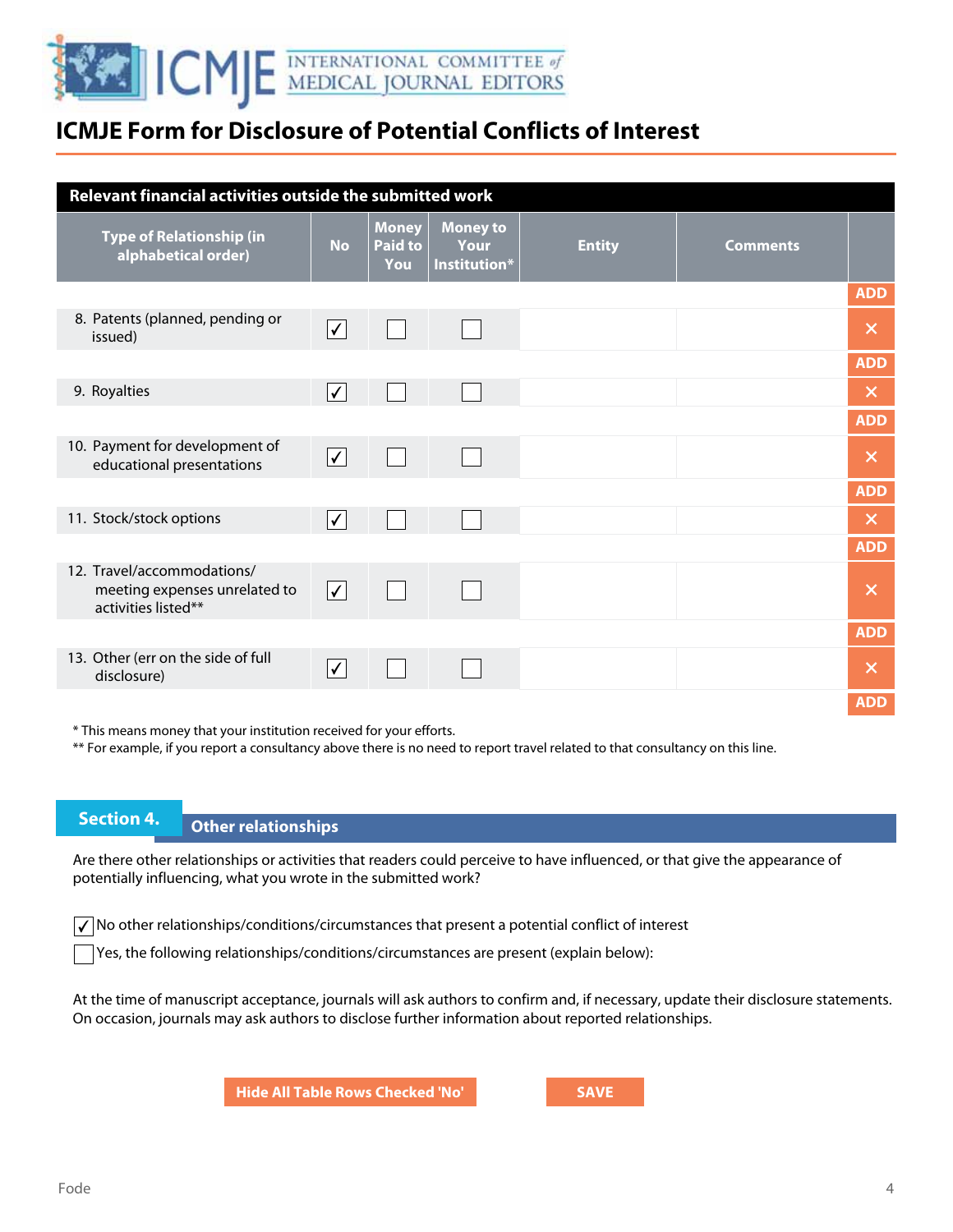

**Evaluation and Feedback**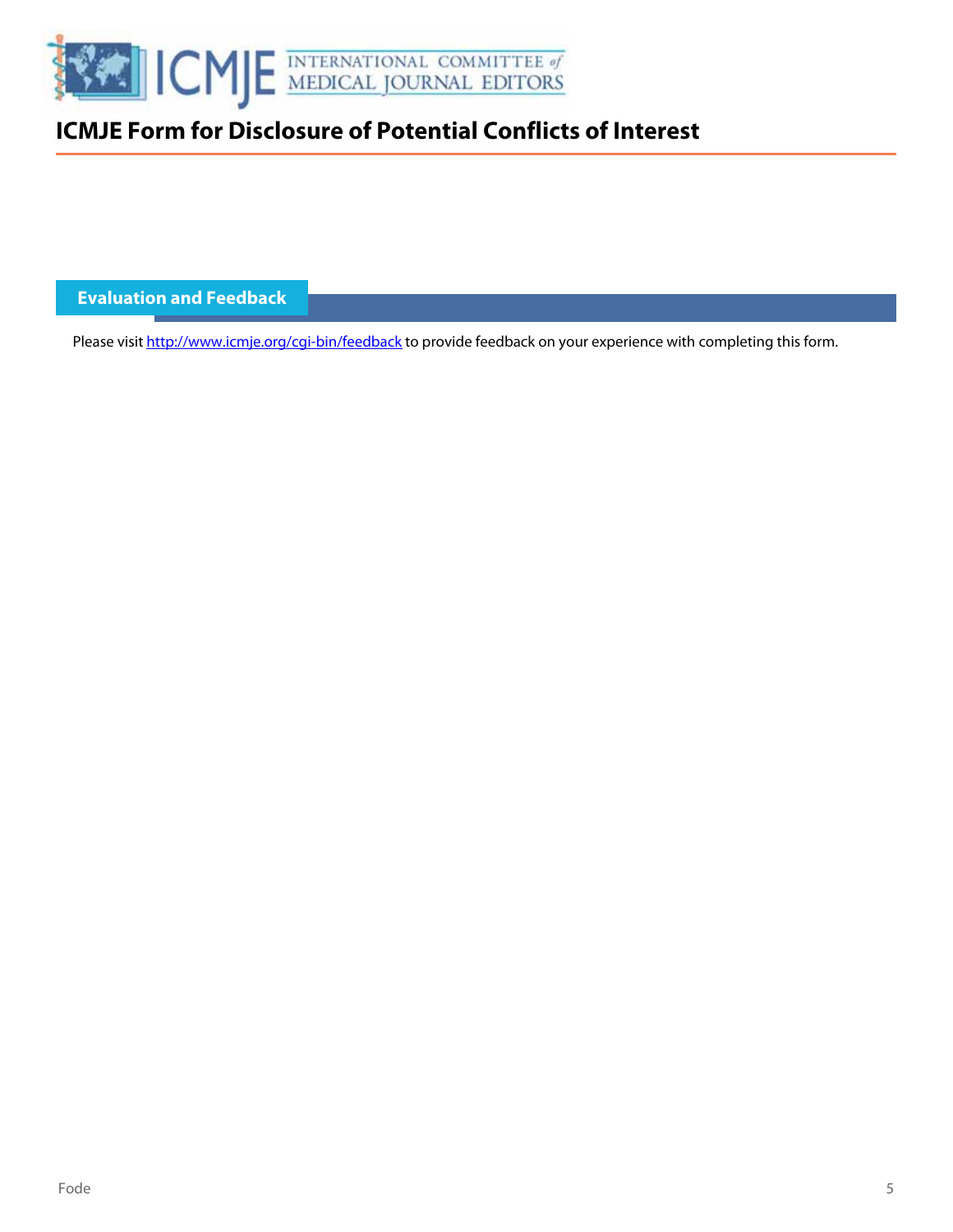

### **Instructions**

l

**The purpose of this form is to provide readers of your manuscript with information about your other interests that could influence how they receive and understand your work. The form is designed to be completed electronically and stored electronically. It contains programming that allows appropriate data display. Each author should submit a separate form and is responsible for the accuracy and completeness of the submitted information. The form is in four parts.** 

#### **Identifying information. 1.**

Enter your full name. If you are NOT the corresponding author please check the box "no" and a space to enter the name of the corresponding author in the space that appears. Provide the requested manuscript information. Double-check the manuscript number and enter it.

#### **The work under consideration for publication. 2.**

This section asks for information about the work that you have submitted for publication. The time frame for this reporting is that of the work itself, from the initial conception and planning to the present. The requested information is about resources that you received, either directly or indirectly (via your institution), to enable you to complete the work. Checking "No" means that you did the work without receiving any financial support from any third party -- that is, the work was supported by funds from the same institution that pays your salary and that institution did not receive third-party funds with which to pay you. If you or your institution received funds from a third party to support the work, such as a government granting agency, charitable foundation or commercial sponsor, check "Yes". The complete the appropriate boxes to indicate the type of support and whether the payment went to you, or to your institution, or both.

### **Relevant financial activities outside the submitted work. 3.**

This section asks about your financial relationships with entities in the bio-medical arena that could be perceived to influence,or that give the appearance of potentially influencing, what you wrote in the submitted work. You should disclose interactions with ANY entity that could be considered broadly relevant to the work. For example, if your article is about testing an epidermal growth factor receptor (EGFR) antagonist in lung cancer, you should report all associations with entities pursuing diagnostic or therapeutic strategies in cancer in general, not just in the area of EGFR or lung cancer.

Report all sources of revenue paid (or promised to be paid) directly to you or your institution on your behalf over the 36 months prior to submission of the work. This should include all monies from sources with relevance to the submitted work, not just monies from the entity that sponsored the research. Please note that your interactions with the work's sponsor that are outside the submitted work should also be listed here. If there is any question, it is usually better to disclose a relationship than not to do so.

For grants you have received for work outside the submitted work, you should disclose support ONLY from entities that could be perceived to be affected financially by the published work, such as drug companies, or foundations supported by entities that could be perceived to have a financial stake in the outcome. Public funding sources, such as government agencies, charitable foundations or academic institutions, need not be disclosed. For example, if a government agency sponsored a study in which you have been involved and drugs were provided by a pharmaceutical company, you need only list the pharmaceutical company.

### **Other relationships. 4.**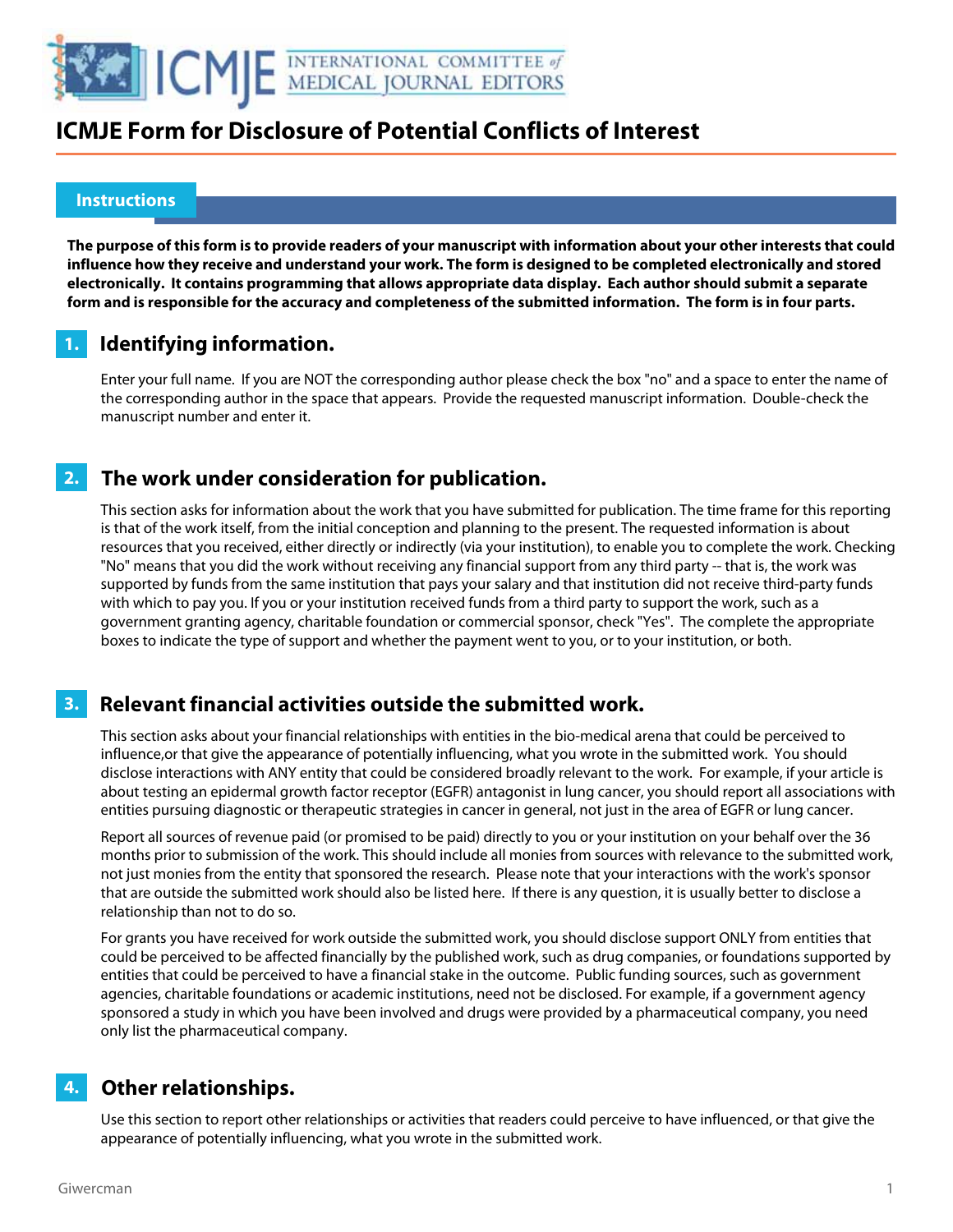

| <b>Section 1.</b>                        | <b>Identifying Information</b>       |                                     |              |                                                                                                  |                                                        |
|------------------------------------------|--------------------------------------|-------------------------------------|--------------|--------------------------------------------------------------------------------------------------|--------------------------------------------------------|
| 1. Given Name (First Name)<br>Aleksander |                                      | 2. Surname (Last Name)<br>Giwercman |              |                                                                                                  | 3. Effective Date (07-August-2008)<br>11-February-2013 |
|                                          | 4. Are you the corresponding author? | Yes                                 | $\sqrt{ NQ}$ | Corresponding Author's Name<br>Mikkel Fode                                                       |                                                        |
| 5. Manuscript Title                      |                                      |                                     |              | Betydningen af testikulær microlithiasis: En gennemgang af litteraturen og kliniske anbefalinger |                                                        |

6. Manuscript Identifying Number (if you know it)

### **The Work Under Consideration for Publication**

Did you or your institution at any time receive payment or services from a third party for any aspect of the submitted work (including but not limited to grants, data monitoring board, study design, manuscript preparation, statistical analysis, etc…)?

| The Work Under Consideration for Publication                                                                                                     |                                 |                                       |                                         |                       |            |            |  |  |
|--------------------------------------------------------------------------------------------------------------------------------------------------|---------------------------------|---------------------------------------|-----------------------------------------|-----------------------|------------|------------|--|--|
| <b>Type</b>                                                                                                                                      | <b>No</b>                       | <b>Money</b><br><b>Paid</b><br>to You | <b>Money to</b><br>Your<br>Institution* | <b>Name of Entity</b> | Comments** |            |  |  |
| 1. Grant                                                                                                                                         | $ \mathcal{V} $                 |                                       |                                         |                       |            | $\times$   |  |  |
|                                                                                                                                                  |                                 |                                       |                                         |                       |            | <b>ADD</b> |  |  |
| 2. Consulting fee or honorarium                                                                                                                  | $ \mathcal{V} $                 |                                       |                                         |                       |            | $\times$   |  |  |
|                                                                                                                                                  |                                 |                                       |                                         |                       |            | <b>ADD</b> |  |  |
| 3. Support for travel to meetings for<br>the study or other purposes                                                                             | $\overline{\blacktriangledown}$ |                                       |                                         |                       |            | $\times$   |  |  |
|                                                                                                                                                  |                                 |                                       |                                         |                       |            | <b>ADD</b> |  |  |
| 4. Fees for participation in review<br>activities such as data monitoring<br>boards, statistical analysis, end<br>point committees, and the like | $\sqrt{}$                       |                                       |                                         |                       |            | $\times$   |  |  |
|                                                                                                                                                  |                                 |                                       |                                         |                       |            | <b>ADD</b> |  |  |
| 5. Payment for writing or reviewing<br>the manuscript                                                                                            | $\boxed{\checkmark}$            |                                       |                                         |                       |            | $\times$   |  |  |
|                                                                                                                                                  |                                 |                                       |                                         |                       |            | <b>ADD</b> |  |  |
| 6. Provision of writing assistance,<br>medicines, equipment, or<br>administrative support                                                        | $\overline{\mathcal{V}}$        |                                       |                                         |                       |            | $\times$   |  |  |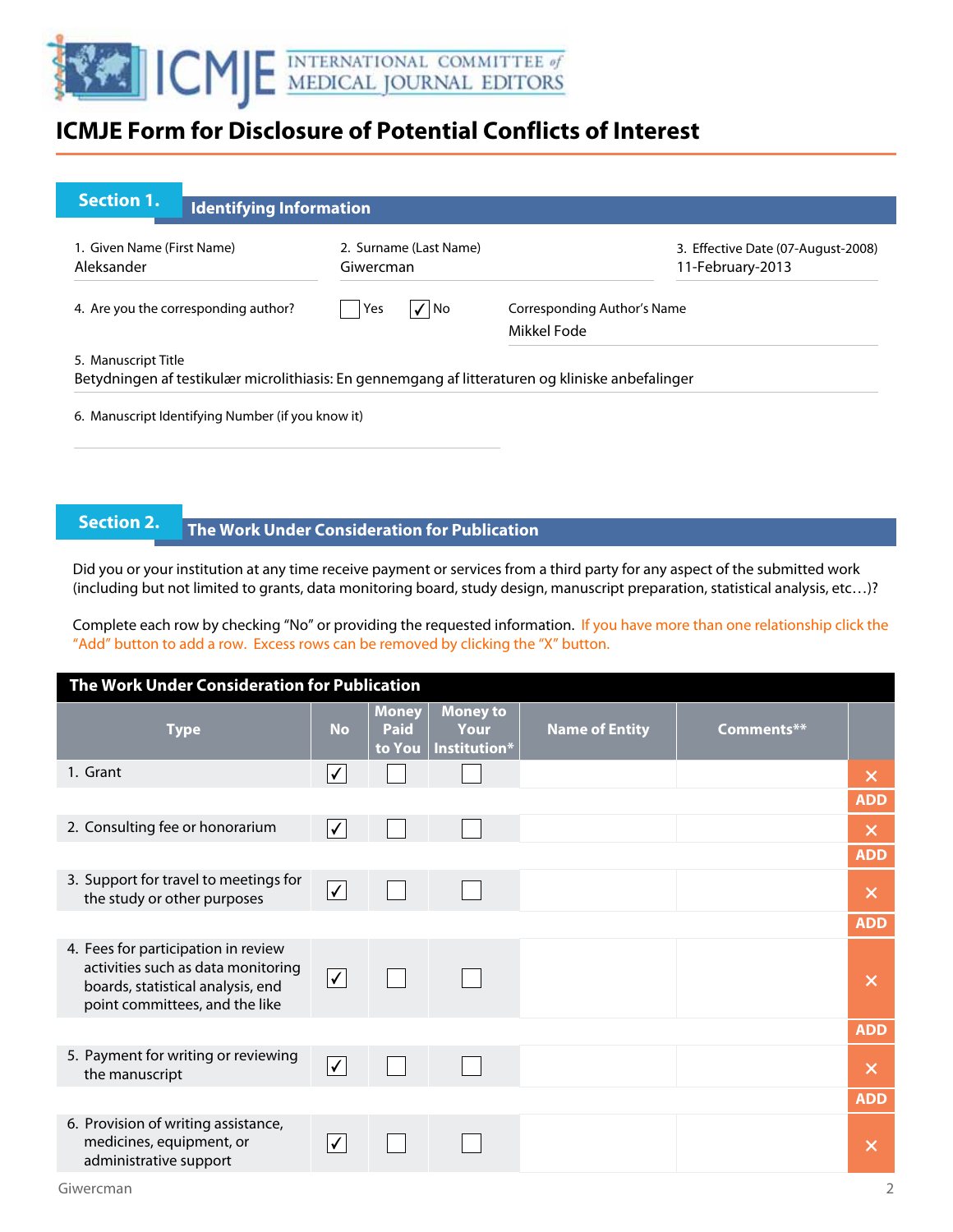

| The Work Under Consideration for Publication |             |           |              |                                                                                                                                      |                       |            |            |
|----------------------------------------------|-------------|-----------|--------------|--------------------------------------------------------------------------------------------------------------------------------------|-----------------------|------------|------------|
|                                              | <b>Type</b> | <b>No</b> | <b>Money</b> | Money to<br>$\begin{array}{ c c } \hline \texttt{Pad} & \texttt{Your} \\ \hline \texttt{to You} & \texttt{Institution*} \end{array}$ | <b>Name of Entity</b> | Comments** |            |
|                                              |             |           |              |                                                                                                                                      |                       |            | <b>ADD</b> |
| 7. Other                                     |             |           |              |                                                                                                                                      |                       |            | $\times$   |
|                                              |             |           |              |                                                                                                                                      |                       |            | <b>ADD</b> |

\* This means money that your institution received for your efforts on this study.

\*\* Use this section to provide any needed explanation.

### **Section 3.** Relevant financial activities outside the submitted work.

Place a check in the appropriate boxes in the table to indicate whether you have financial relationships (regardless of amount of compensation) with entities as described in the instructions. Use one line for each entity; add as many lines as you need by clicking the "Add +" box. You should report relationships that were present during the 36 months prior to submission.

| Relevant financial activities outside the submitted work         |                      |                                       |                                         |               |                 |                           |  |
|------------------------------------------------------------------|----------------------|---------------------------------------|-----------------------------------------|---------------|-----------------|---------------------------|--|
| <b>Type of Relationship (in</b><br>alphabetical order)           | <b>No</b>            | <b>Money</b><br><b>Paid to</b><br>You | <b>Money to</b><br>Your<br>Institution* | <b>Entity</b> | <b>Comments</b> |                           |  |
| 1. Board membership                                              | $\checkmark$         |                                       |                                         |               |                 | $\boldsymbol{\times}$     |  |
|                                                                  |                      |                                       |                                         |               |                 | <b>ADD</b>                |  |
| 2. Consultancy                                                   | $\blacktriangledown$ |                                       |                                         |               |                 | $\times$                  |  |
|                                                                  |                      |                                       |                                         |               |                 | <b>ADD</b>                |  |
| 3. Employment                                                    | $\blacktriangledown$ |                                       |                                         |               |                 | $\boldsymbol{\mathsf{x}}$ |  |
|                                                                  |                      |                                       |                                         |               |                 | <b>ADD</b>                |  |
| 4. Expert testimony                                              | $\blacktriangledown$ |                                       |                                         |               |                 | $\boldsymbol{\mathsf{x}}$ |  |
|                                                                  |                      |                                       |                                         |               |                 | <b>ADD</b>                |  |
| 5. Grants/grants pending                                         | √                    |                                       |                                         |               |                 | $\times$                  |  |
|                                                                  |                      |                                       |                                         |               |                 | <b>ADD</b>                |  |
| 6. Payment for lectures including<br>service on speakers bureaus | $\boxed{\checkmark}$ |                                       |                                         |               |                 | $\boldsymbol{\times}$     |  |
|                                                                  |                      |                                       |                                         |               |                 | <b>ADD</b>                |  |
| 7. Payment for manuscript<br>preparation                         | $\checkmark$         |                                       |                                         |               |                 | $\times$                  |  |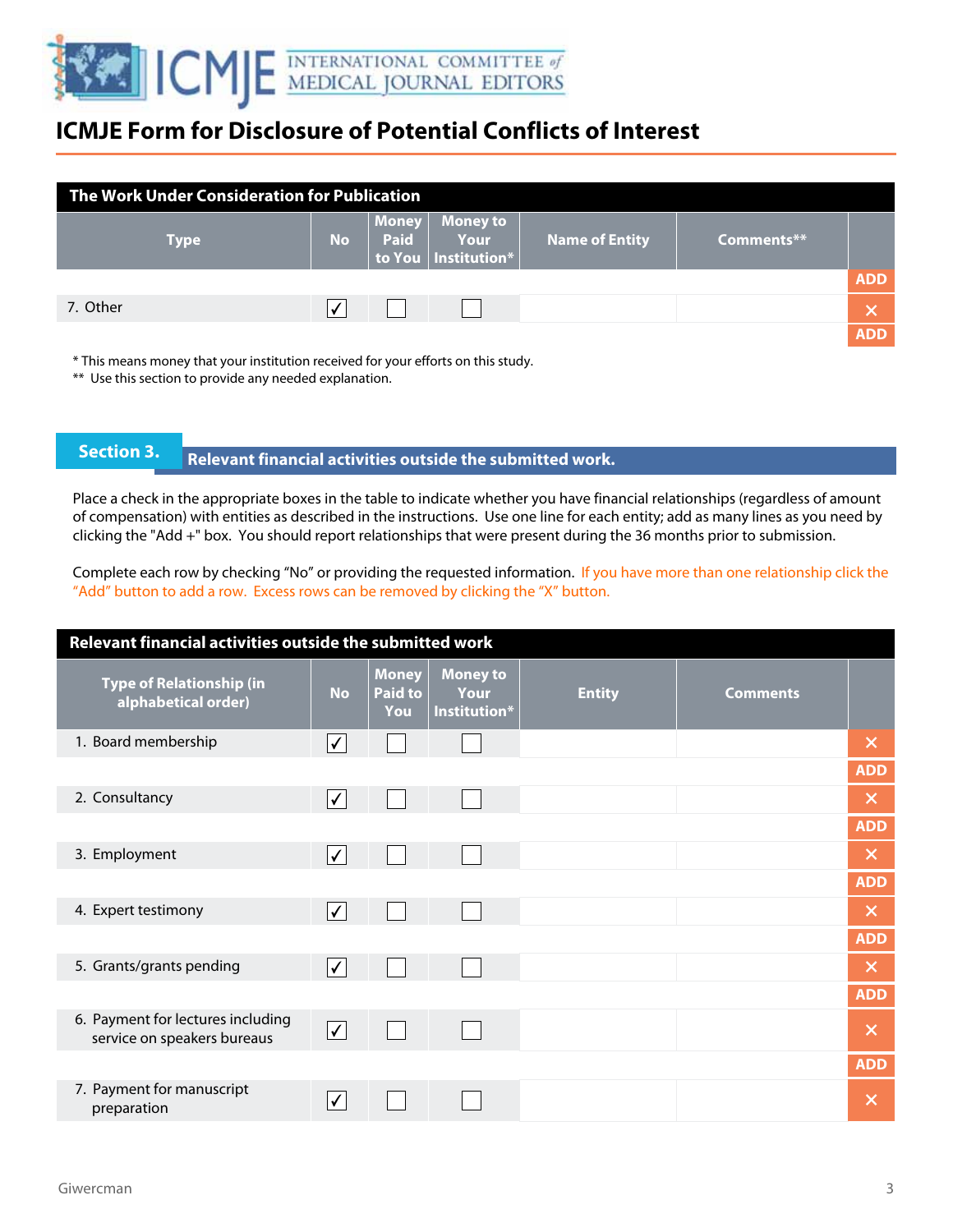

| Relevant financial activities outside the submitted work                           |                             |                                       |                                         |               |                 |                           |  |
|------------------------------------------------------------------------------------|-----------------------------|---------------------------------------|-----------------------------------------|---------------|-----------------|---------------------------|--|
| <b>Type of Relationship (in</b><br>alphabetical order)                             | <b>No</b>                   | <b>Money</b><br><b>Paid to</b><br>You | <b>Money to</b><br>Your<br>Institution* | <b>Entity</b> | <b>Comments</b> |                           |  |
|                                                                                    |                             |                                       |                                         |               |                 | <b>ADD</b>                |  |
| 8. Patents (planned, pending or<br>issued)                                         | $\boxed{\checkmark}$        |                                       |                                         |               |                 | $\overline{\mathsf{x}}$   |  |
|                                                                                    |                             |                                       |                                         |               |                 | <b>ADD</b>                |  |
| 9. Royalties                                                                       | $\blacktriangledown$        |                                       |                                         |               |                 | $\times$                  |  |
|                                                                                    |                             |                                       |                                         |               |                 | <b>ADD</b>                |  |
| 10. Payment for development of<br>educational presentations                        | $ \checkmark $              |                                       |                                         |               |                 | $\boldsymbol{\times}$     |  |
|                                                                                    |                             |                                       |                                         |               |                 | <b>ADD</b>                |  |
| 11. Stock/stock options                                                            | $\blacktriangledown$        |                                       |                                         |               |                 | $\times$                  |  |
|                                                                                    |                             |                                       |                                         |               |                 | <b>ADD</b>                |  |
| 12. Travel/accommodations/<br>meeting expenses unrelated to<br>activities listed** | $ \mathcal{V} $             |                                       |                                         |               |                 | $\boldsymbol{\mathsf{x}}$ |  |
|                                                                                    |                             |                                       |                                         |               |                 | <b>ADD</b>                |  |
| 13. Other (err on the side of full<br>disclosure)                                  | $ \boldsymbol{\checkmark} $ |                                       |                                         |               |                 | $\boldsymbol{\times}$     |  |
|                                                                                    |                             |                                       |                                         |               |                 | <b>ADD</b>                |  |

\* This means money that your institution received for your efforts.

\*\* For example, if you report a consultancy above there is no need to report travel related to that consultancy on this line.

 **Other relationships Section 4.**

Are there other relationships or activities that readers could perceive to have influenced, or that give the appearance of potentially influencing, what you wrote in the submitted work?

 $\sqrt{\ }$  No other relationships/conditions/circumstances that present a potential conflict of interest

Yes, the following relationships/conditions/circumstances are present (explain below):

At the time of manuscript acceptance, journals will ask authors to confirm and, if necessary, update their disclosure statements. On occasion, journals may ask authors to disclose further information about reported relationships.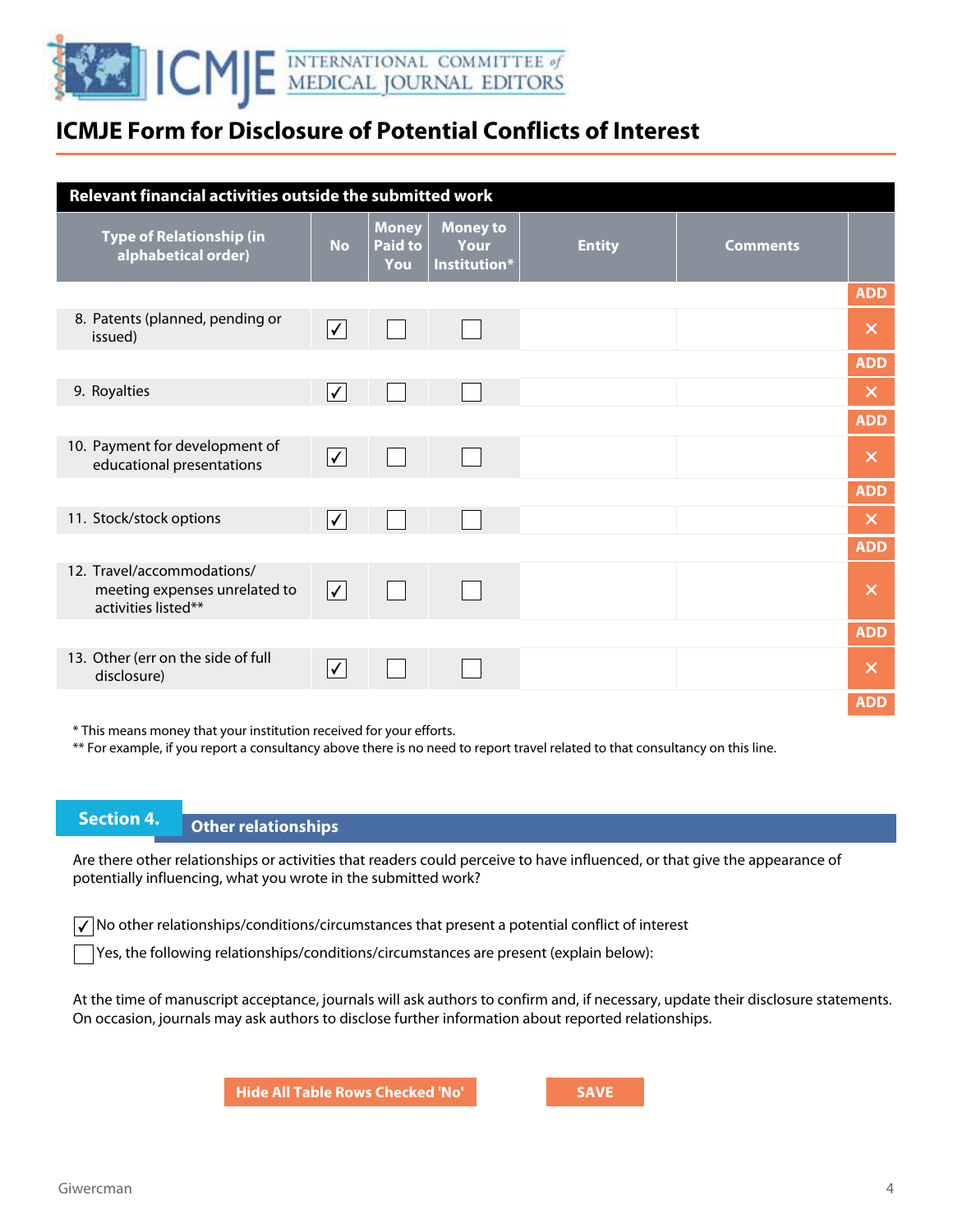

**Evaluation and Feedback**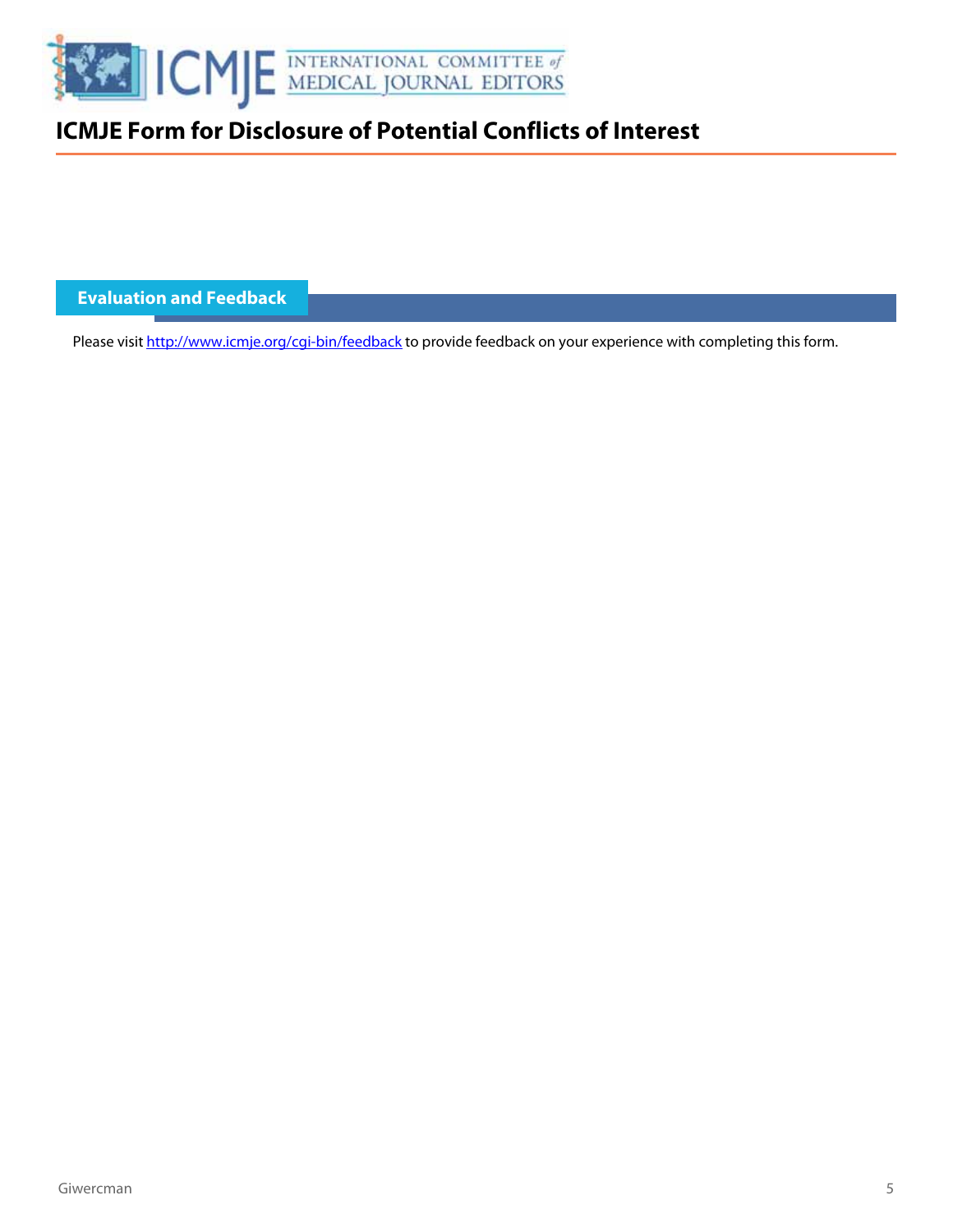

### **Instructions**

l

**The purpose of this form is to provide readers of your manuscript with information about your other interests that could influence how they receive and understand your work. The form is designed to be completed electronically and stored electronically. It contains programming that allows appropriate data display. Each author should submit a separate form and is responsible for the accuracy and completeness of the submitted information. The form is in four parts.** 

### **Identifying information. 1.**

Enter your full name. If you are NOT the corresponding author please check the box "no" and a space to enter the name of the corresponding author in the space that appears. Provide the requested manuscript information. Double-check the manuscript number and enter it.

#### **The work under consideration for publication. 2.**

This section asks for information about the work that you have submitted for publication. The time frame for this reporting is that of the work itself, from the initial conception and planning to the present. The requested information is about resources that you received, either directly or indirectly (via your institution), to enable you to complete the work. Checking "No" means that you did the work without receiving any financial support from any third party -- that is, the work was supported by funds from the same institution that pays your salary and that institution did not receive third-party funds with which to pay you. If you or your institution received funds from a third party to support the work, such as a government granting agency, charitable foundation or commercial sponsor, check "Yes". The complete the appropriate boxes to indicate the type of support and whether the payment went to you, or to your institution, or both.

### **Relevant financial activities outside the submitted work. 3.**

This section asks about your financial relationships with entities in the bio-medical arena that could be perceived to influence,or that give the appearance of potentially influencing, what you wrote in the submitted work. You should disclose interactions with ANY entity that could be considered broadly relevant to the work. For example, if your article is about testing an epidermal growth factor receptor (EGFR) antagonist in lung cancer, you should report all associations with entities pursuing diagnostic or therapeutic strategies in cancer in general, not just in the area of EGFR or lung cancer.

Report all sources of revenue paid (or promised to be paid) directly to you or your institution on your behalf over the 36 months prior to submission of the work. This should include all monies from sources with relevance to the submitted work, not just monies from the entity that sponsored the research. Please note that your interactions with the work's sponsor that are outside the submitted work should also be listed here. If there is any question, it is usually better to disclose a relationship than not to do so.

For grants you have received for work outside the submitted work, you should disclose support ONLY from entities that could be perceived to be affected financially by the published work, such as drug companies, or foundations supported by entities that could be perceived to have a financial stake in the outcome. Public funding sources, such as government agencies, charitable foundations or academic institutions, need not be disclosed. For example, if a government agency sponsored a study in which you have been involved and drugs were provided by a pharmaceutical company, you need only list the pharmaceutical company.

### **Other relationships. 4.**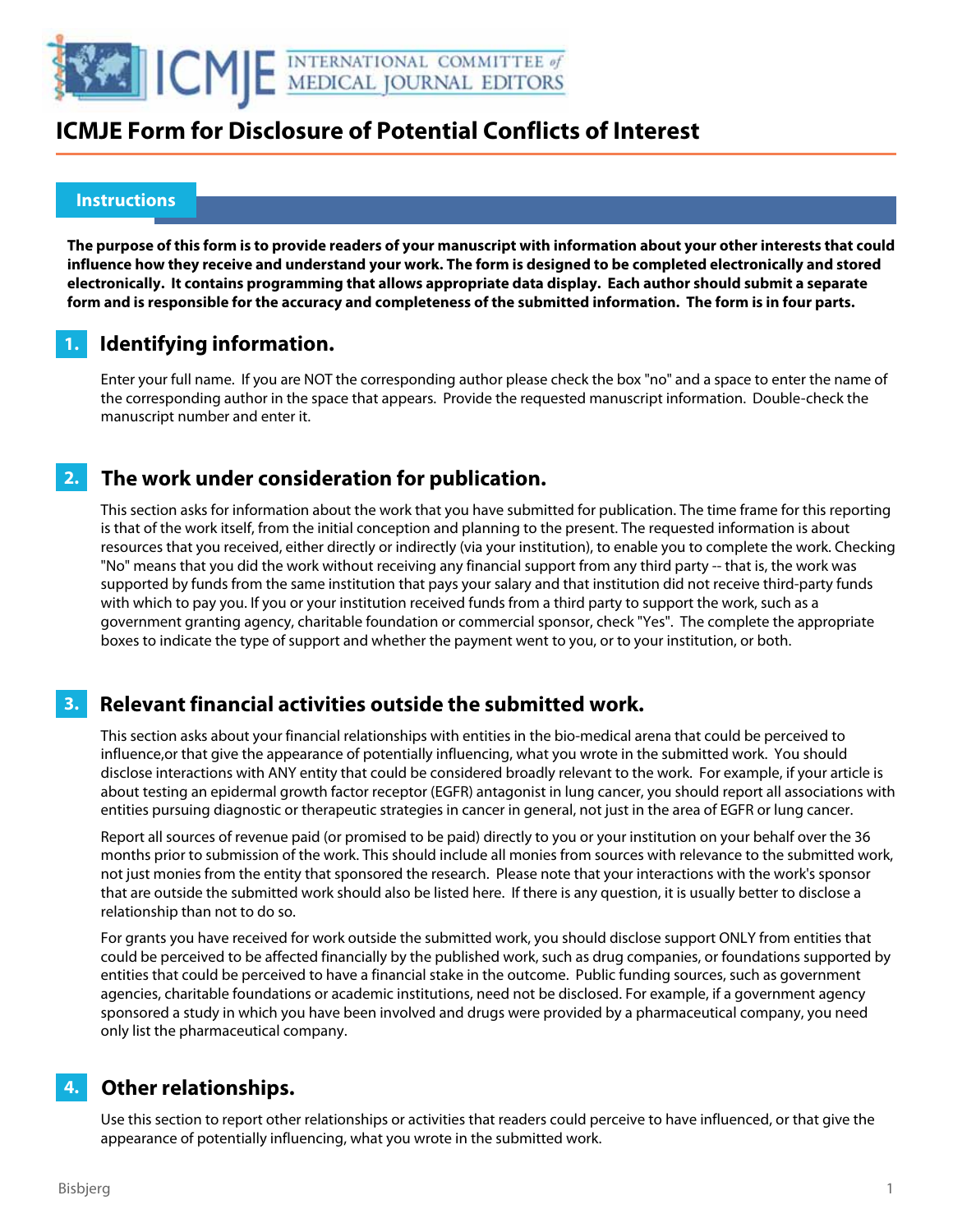

| <b>Section 1.</b>                    | <b>Identifying Information</b>       |                                           |                                                                                                  |                                                        |
|--------------------------------------|--------------------------------------|-------------------------------------------|--------------------------------------------------------------------------------------------------|--------------------------------------------------------|
| 1. Given Name (First Name)<br>Rasmus |                                      | 2. Surname (Last Name)<br><b>Bisbjerg</b> |                                                                                                  | 3. Effective Date (07-August-2008)<br>11-February-2013 |
|                                      | 4. Are you the corresponding author? | $\sqrt{ NQ}$<br>Yes                       | Corresponding Author's Name<br>Mikkel Fode                                                       |                                                        |
| 5. Manuscript Title                  |                                      |                                           | Betydningen af testikulær microlithiasis: En gennemgang af litteraturen og kliniske anbefalinger |                                                        |

6. Manuscript Identifying Number (if you know it)

### **The Work Under Consideration for Publication**

Did you or your institution at any time receive payment or services from a third party for any aspect of the submitted work (including but not limited to grants, data monitoring board, study design, manuscript preparation, statistical analysis, etc…)?

| The Work Under Consideration for Publication                                                                                                     |                        |                                       |                                         |                       |            |                       |  |  |
|--------------------------------------------------------------------------------------------------------------------------------------------------|------------------------|---------------------------------------|-----------------------------------------|-----------------------|------------|-----------------------|--|--|
| <b>Type</b>                                                                                                                                      | <b>No</b>              | <b>Money</b><br><b>Paid</b><br>to You | <b>Money to</b><br>Your<br>Institution* | <b>Name of Entity</b> | Comments** |                       |  |  |
| 1. Grant                                                                                                                                         | $ \mathcal{V} $        |                                       |                                         |                       |            | $\times$              |  |  |
|                                                                                                                                                  |                        |                                       |                                         |                       |            | <b>ADD</b>            |  |  |
| 2. Consulting fee or honorarium                                                                                                                  | $ \mathcal{V} $        |                                       |                                         |                       |            | $\times$              |  |  |
|                                                                                                                                                  |                        |                                       |                                         |                       |            | <b>ADD</b>            |  |  |
| 3. Support for travel to meetings for<br>the study or other purposes                                                                             | $ \blacktriangledown $ |                                       |                                         |                       |            | $\times$              |  |  |
|                                                                                                                                                  |                        |                                       |                                         |                       |            | <b>ADD</b>            |  |  |
| 4. Fees for participation in review<br>activities such as data monitoring<br>boards, statistical analysis, end<br>point committees, and the like | $\boxed{\checkmark}$   |                                       |                                         |                       |            | $\boldsymbol{\times}$ |  |  |
|                                                                                                                                                  |                        |                                       |                                         |                       |            | <b>ADD</b>            |  |  |
| 5. Payment for writing or reviewing<br>the manuscript                                                                                            | $\boxed{\checkmark}$   |                                       |                                         |                       |            | $\times$              |  |  |
|                                                                                                                                                  |                        |                                       |                                         |                       |            | <b>ADD</b>            |  |  |
| 6. Provision of writing assistance,<br>medicines, equipment, or<br>administrative support                                                        | $\blacktriangledown$   |                                       |                                         |                       |            | $\times$              |  |  |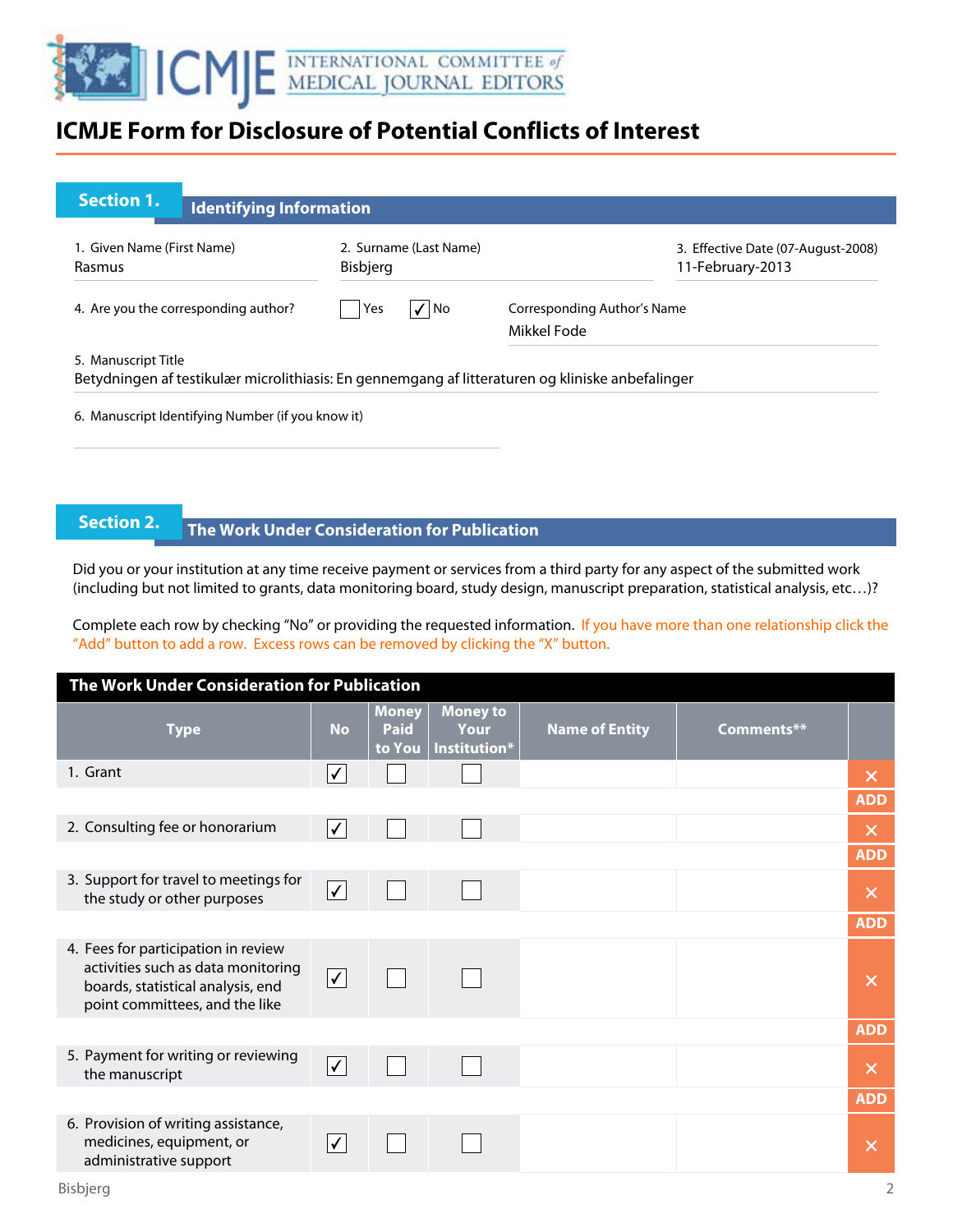

| The Work Under Consideration for Publication |             |           |              |                                                                                                                                      |                       |            |            |  |  |
|----------------------------------------------|-------------|-----------|--------------|--------------------------------------------------------------------------------------------------------------------------------------|-----------------------|------------|------------|--|--|
|                                              | <b>Type</b> | <b>No</b> | <b>Money</b> | Money to<br>$\begin{array}{ c c } \hline \texttt{Pad} & \texttt{Your} \\ \hline \texttt{to You} & \texttt{Institution*} \end{array}$ | <b>Name of Entity</b> | Comments** |            |  |  |
|                                              |             |           |              |                                                                                                                                      |                       |            | <b>ADD</b> |  |  |
| 7. Other                                     |             |           |              |                                                                                                                                      |                       |            | $\times$   |  |  |
|                                              |             |           |              |                                                                                                                                      |                       |            | <b>ADD</b> |  |  |

\* This means money that your institution received for your efforts on this study.

\*\* Use this section to provide any needed explanation.

### **Section 3.** Relevant financial activities outside the submitted work.

Place a check in the appropriate boxes in the table to indicate whether you have financial relationships (regardless of amount of compensation) with entities as described in the instructions. Use one line for each entity; add as many lines as you need by clicking the "Add +" box. You should report relationships that were present during the 36 months prior to submission.

| Relevant financial activities outside the submitted work         |                      |                                       |                                         |               |                 |                           |  |  |
|------------------------------------------------------------------|----------------------|---------------------------------------|-----------------------------------------|---------------|-----------------|---------------------------|--|--|
| <b>Type of Relationship (in</b><br>alphabetical order)           | <b>No</b>            | <b>Money</b><br><b>Paid to</b><br>You | <b>Money to</b><br>Your<br>Institution* | <b>Entity</b> | <b>Comments</b> |                           |  |  |
| 1. Board membership                                              | $\checkmark$         |                                       |                                         |               |                 | $\boldsymbol{\times}$     |  |  |
|                                                                  |                      |                                       |                                         |               |                 | <b>ADD</b>                |  |  |
| 2. Consultancy                                                   | $\blacktriangledown$ |                                       |                                         |               |                 | $\times$                  |  |  |
|                                                                  |                      |                                       |                                         |               |                 | <b>ADD</b>                |  |  |
| 3. Employment                                                    | $\blacktriangledown$ |                                       |                                         |               |                 | $\boldsymbol{\mathsf{x}}$ |  |  |
|                                                                  |                      |                                       |                                         |               |                 | <b>ADD</b>                |  |  |
| 4. Expert testimony                                              | $\blacktriangledown$ |                                       |                                         |               |                 | $\boldsymbol{\mathsf{x}}$ |  |  |
|                                                                  |                      |                                       |                                         |               |                 | <b>ADD</b>                |  |  |
| 5. Grants/grants pending                                         | √                    |                                       |                                         |               |                 | $\times$                  |  |  |
|                                                                  |                      |                                       |                                         |               |                 | <b>ADD</b>                |  |  |
| 6. Payment for lectures including<br>service on speakers bureaus | $\boxed{\checkmark}$ |                                       |                                         |               |                 | $\boldsymbol{\times}$     |  |  |
|                                                                  |                      |                                       |                                         |               |                 | <b>ADD</b>                |  |  |
| 7. Payment for manuscript<br>preparation                         | $\checkmark$         |                                       |                                         |               |                 | $\times$                  |  |  |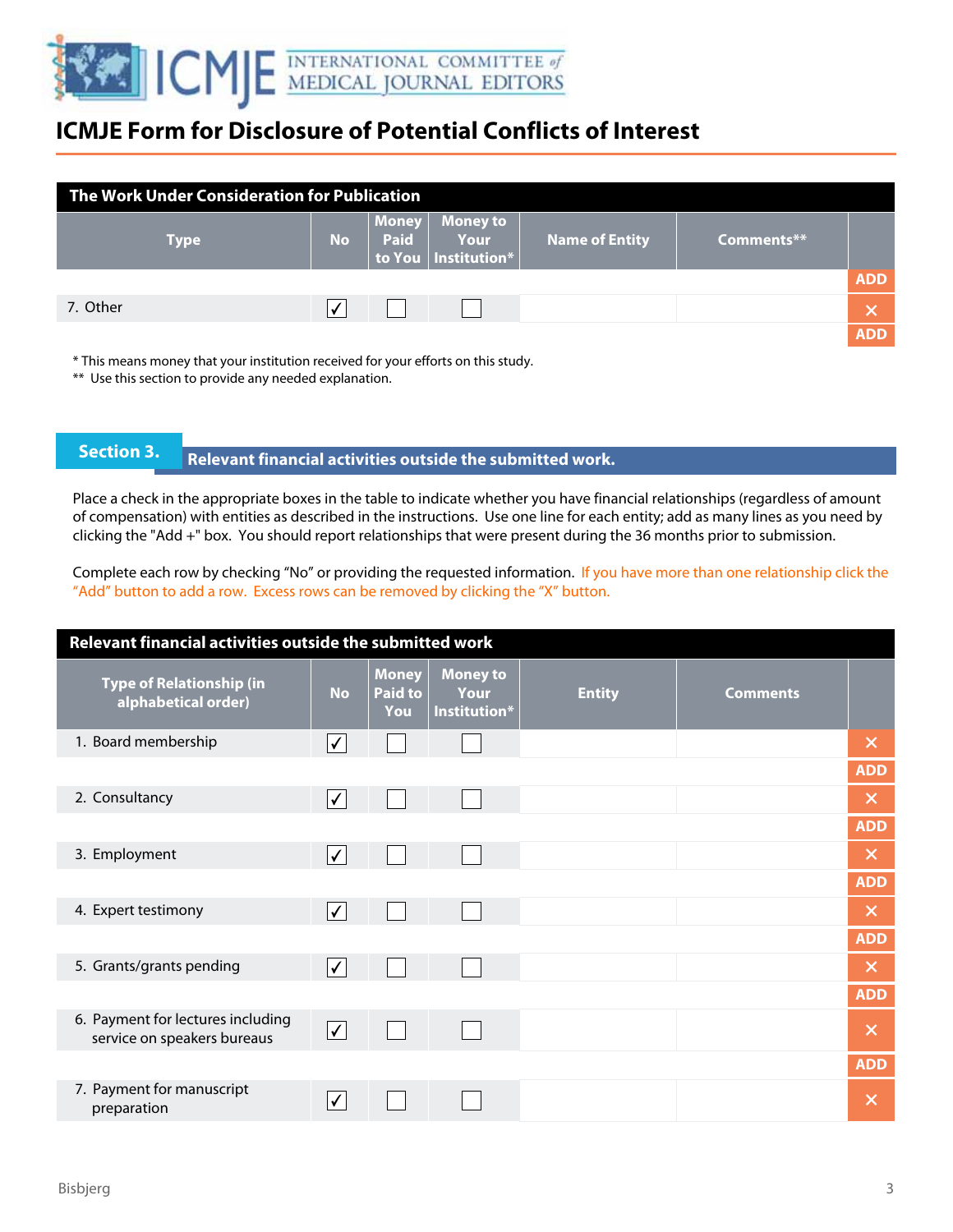

| Relevant financial activities outside the submitted work                           |                             |                                       |                                         |               |                 |                           |  |  |
|------------------------------------------------------------------------------------|-----------------------------|---------------------------------------|-----------------------------------------|---------------|-----------------|---------------------------|--|--|
| <b>Type of Relationship (in</b><br>alphabetical order)                             | <b>No</b>                   | <b>Money</b><br><b>Paid to</b><br>You | <b>Money to</b><br>Your<br>Institution* | <b>Entity</b> | <b>Comments</b> |                           |  |  |
|                                                                                    |                             |                                       |                                         |               |                 | <b>ADD</b>                |  |  |
| 8. Patents (planned, pending or<br>issued)                                         | $\boxed{\checkmark}$        |                                       |                                         |               |                 | $\overline{\mathsf{x}}$   |  |  |
|                                                                                    |                             |                                       |                                         |               |                 | <b>ADD</b>                |  |  |
| 9. Royalties                                                                       | $\blacktriangledown$        |                                       |                                         |               |                 | $\times$                  |  |  |
|                                                                                    |                             |                                       |                                         |               |                 | <b>ADD</b>                |  |  |
| 10. Payment for development of<br>educational presentations                        | $ \checkmark $              |                                       |                                         |               |                 | $\boldsymbol{\times}$     |  |  |
|                                                                                    |                             |                                       |                                         |               |                 | <b>ADD</b>                |  |  |
| 11. Stock/stock options                                                            | $\blacktriangledown$        |                                       |                                         |               |                 | $\times$                  |  |  |
|                                                                                    |                             |                                       |                                         |               |                 | <b>ADD</b>                |  |  |
| 12. Travel/accommodations/<br>meeting expenses unrelated to<br>activities listed** | $ \mathcal{V} $             |                                       |                                         |               |                 | $\boldsymbol{\mathsf{x}}$ |  |  |
|                                                                                    |                             |                                       |                                         |               |                 | <b>ADD</b>                |  |  |
| 13. Other (err on the side of full<br>disclosure)                                  | $ \boldsymbol{\checkmark} $ |                                       |                                         |               |                 | $\boldsymbol{\times}$     |  |  |
|                                                                                    |                             |                                       |                                         |               |                 | <b>ADD</b>                |  |  |

\* This means money that your institution received for your efforts.

\*\* For example, if you report a consultancy above there is no need to report travel related to that consultancy on this line.

 **Other relationships Section 4.**

Are there other relationships or activities that readers could perceive to have influenced, or that give the appearance of potentially influencing, what you wrote in the submitted work?

 $\sqrt{\ }$  No other relationships/conditions/circumstances that present a potential conflict of interest

Yes, the following relationships/conditions/circumstances are present (explain below):

At the time of manuscript acceptance, journals will ask authors to confirm and, if necessary, update their disclosure statements. On occasion, journals may ask authors to disclose further information about reported relationships.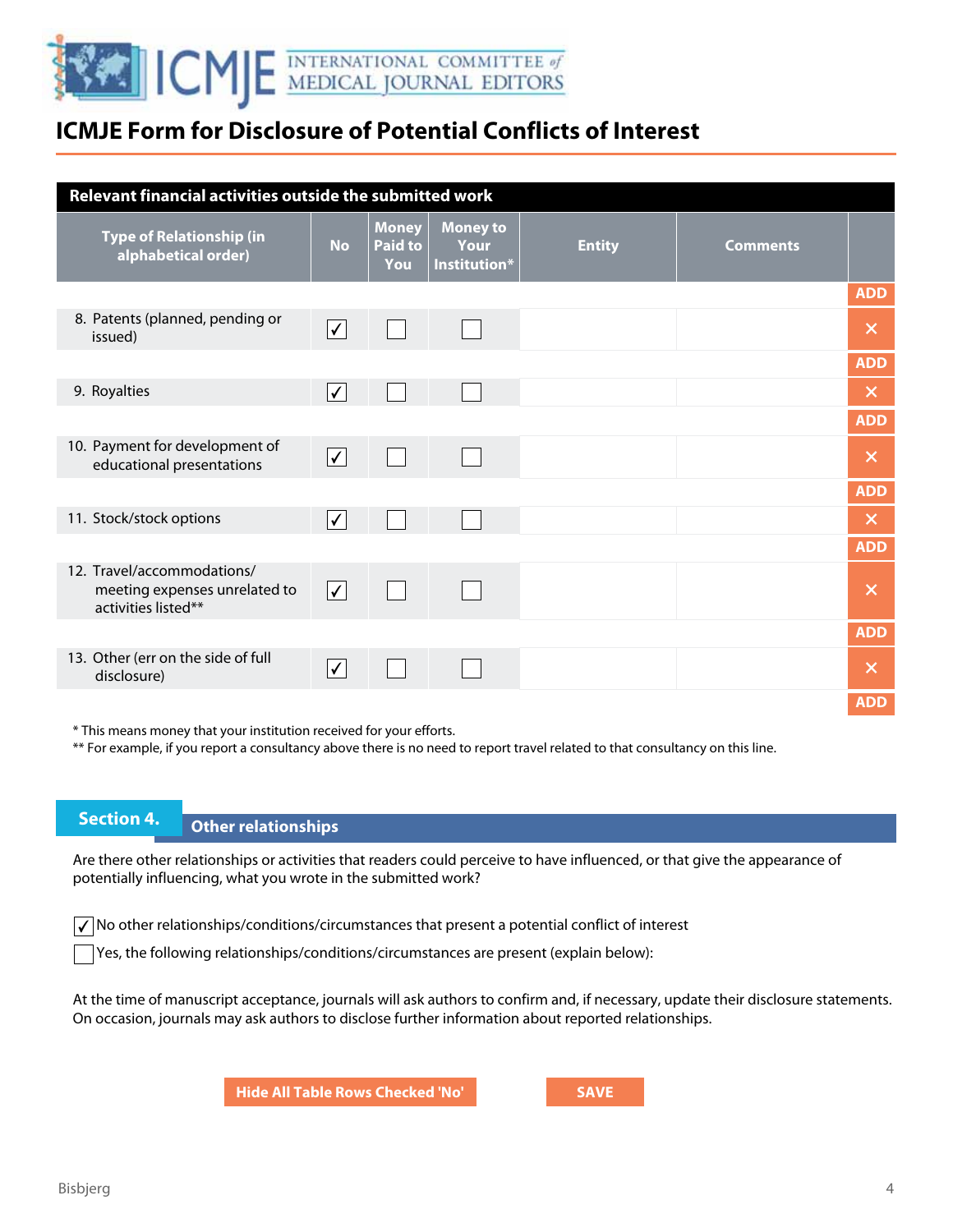

**Evaluation and Feedback**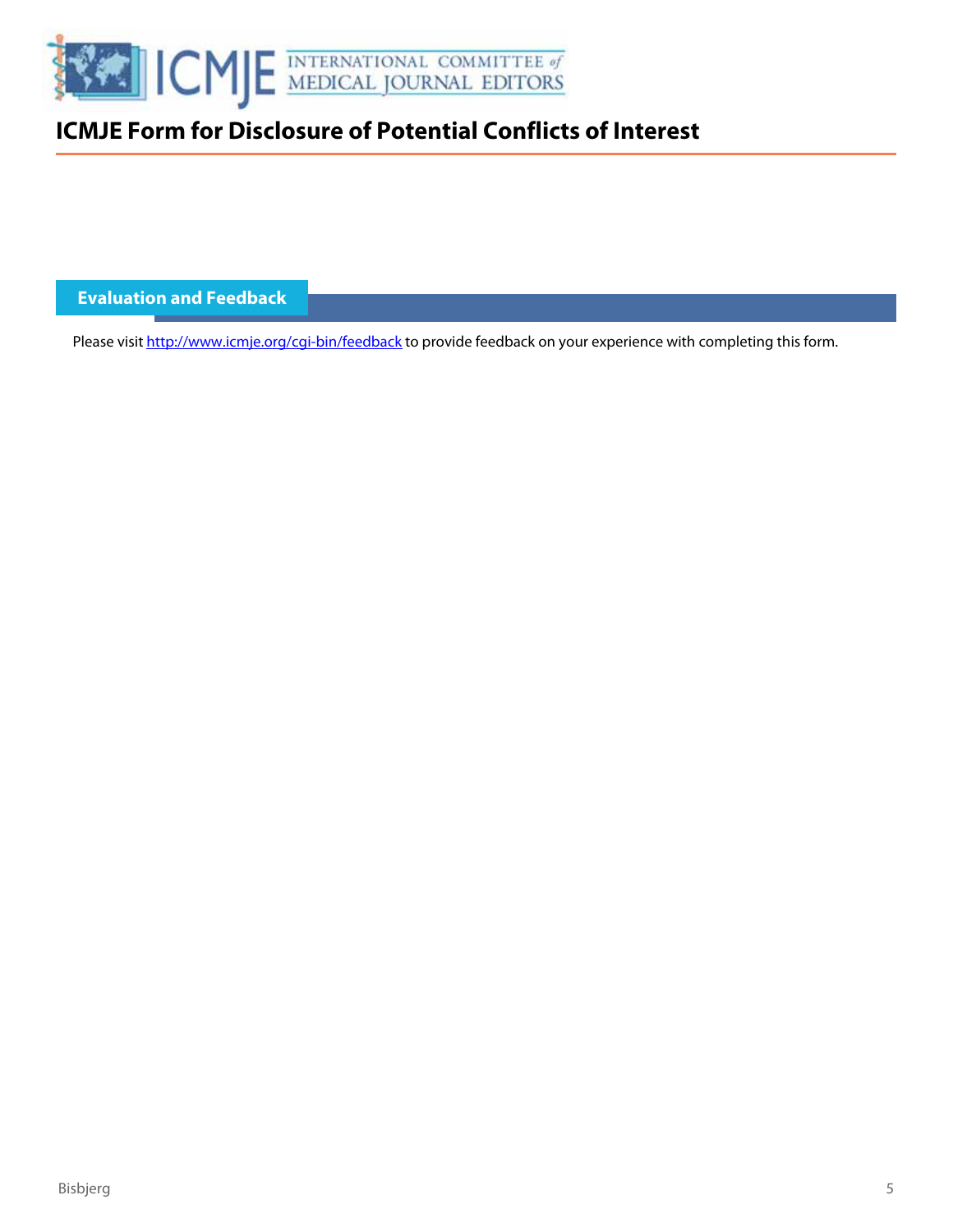

### **Instructions**

l

**The purpose of this form is to provide readers of your manuscript with information about your other interests that could influence how they receive and understand your work. The form is designed to be completed electronically and stored electronically. It contains programming that allows appropriate data display. Each author should submit a separate form and is responsible for the accuracy and completeness of the submitted information. The form is in four parts.** 

### **Identifying information. 1.**

Enter your full name. If you are NOT the corresponding author please check the box "no" and a space to enter the name of the corresponding author in the space that appears. Provide the requested manuscript information. Double-check the manuscript number and enter it.

#### **The work under consideration for publication. 2.**

This section asks for information about the work that you have submitted for publication. The time frame for this reporting is that of the work itself, from the initial conception and planning to the present. The requested information is about resources that you received, either directly or indirectly (via your institution), to enable you to complete the work. Checking "No" means that you did the work without receiving any financial support from any third party -- that is, the work was supported by funds from the same institution that pays your salary and that institution did not receive third-party funds with which to pay you. If you or your institution received funds from a third party to support the work, such as a government granting agency, charitable foundation or commercial sponsor, check "Yes". The complete the appropriate boxes to indicate the type of support and whether the payment went to you, or to your institution, or both.

### **Relevant financial activities outside the submitted work. 3.**

This section asks about your financial relationships with entities in the bio-medical arena that could be perceived to influence,or that give the appearance of potentially influencing, what you wrote in the submitted work. You should disclose interactions with ANY entity that could be considered broadly relevant to the work. For example, if your article is about testing an epidermal growth factor receptor (EGFR) antagonist in lung cancer, you should report all associations with entities pursuing diagnostic or therapeutic strategies in cancer in general, not just in the area of EGFR or lung cancer.

Report all sources of revenue paid (or promised to be paid) directly to you or your institution on your behalf over the 36 months prior to submission of the work. This should include all monies from sources with relevance to the submitted work, not just monies from the entity that sponsored the research. Please note that your interactions with the work's sponsor that are outside the submitted work should also be listed here. If there is any question, it is usually better to disclose a relationship than not to do so.

For grants you have received for work outside the submitted work, you should disclose support ONLY from entities that could be perceived to be affected financially by the published work, such as drug companies, or foundations supported by entities that could be perceived to have a financial stake in the outcome. Public funding sources, such as government agencies, charitable foundations or academic institutions, need not be disclosed. For example, if a government agency sponsored a study in which you have been involved and drugs were provided by a pharmaceutical company, you need only list the pharmaceutical company.

### **Other relationships. 4.**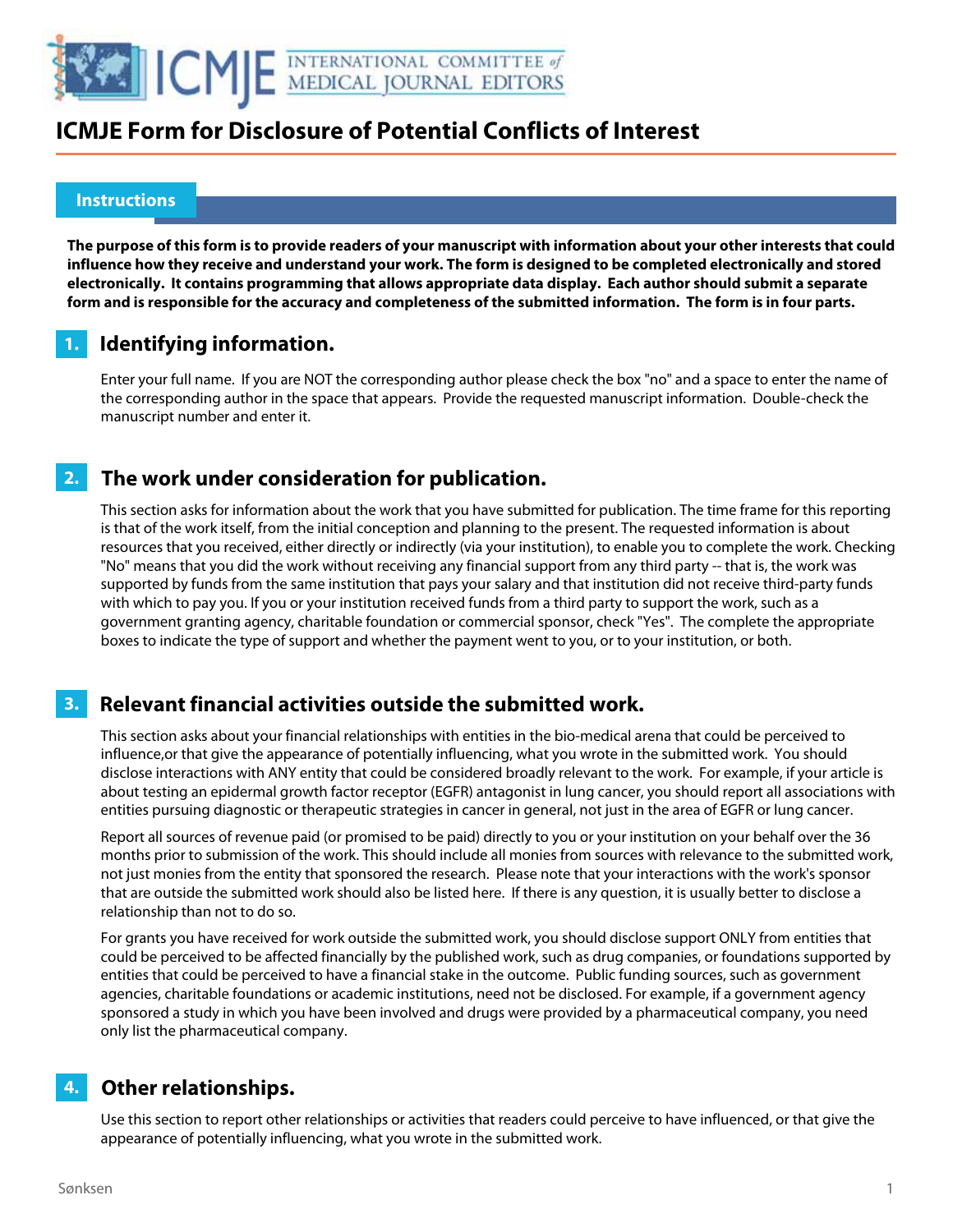

| <b>Section 1.</b>                    | <b>Identifying Information</b> |                                   |                                                                                                  |                                                        |
|--------------------------------------|--------------------------------|-----------------------------------|--------------------------------------------------------------------------------------------------|--------------------------------------------------------|
| 1. Given Name (First Name)<br>Jens   |                                | 2. Surname (Last Name)<br>Sønksen |                                                                                                  | 3. Effective Date (07-August-2008)<br>11-February-2013 |
| 4. Are you the corresponding author? |                                | $\sqrt{ N_{0}}$<br>Yes            | Corresponding Author's Name<br>Mikkel Fode                                                       |                                                        |
| 5. Manuscript Title                  |                                |                                   | Betydningen af testikulær microlithiasis: En gennemgang af litteraturen og kliniske anbefalinger |                                                        |

6. Manuscript Identifying Number (if you know it)

### **The Work Under Consideration for Publication**

Did you or your institution at any time receive payment or services from a third party for any aspect of the submitted work (including but not limited to grants, data monitoring board, study design, manuscript preparation, statistical analysis, etc…)?

| The Work Under Consideration for Publication                                                                                                     |                        |                                       |                                         |                       |            |                       |  |  |  |
|--------------------------------------------------------------------------------------------------------------------------------------------------|------------------------|---------------------------------------|-----------------------------------------|-----------------------|------------|-----------------------|--|--|--|
| <b>Type</b>                                                                                                                                      | <b>No</b>              | <b>Money</b><br><b>Paid</b><br>to You | <b>Money to</b><br>Your<br>Institution* | <b>Name of Entity</b> | Comments** |                       |  |  |  |
| 1. Grant                                                                                                                                         | $ \mathcal{V} $        |                                       |                                         |                       |            | $\times$              |  |  |  |
|                                                                                                                                                  |                        |                                       |                                         |                       |            | <b>ADD</b>            |  |  |  |
| 2. Consulting fee or honorarium                                                                                                                  | $ \mathcal{V} $        |                                       |                                         |                       |            | $\times$              |  |  |  |
|                                                                                                                                                  |                        |                                       |                                         |                       |            | <b>ADD</b>            |  |  |  |
| 3. Support for travel to meetings for<br>the study or other purposes                                                                             | $ \blacktriangledown $ |                                       |                                         |                       |            | $\times$              |  |  |  |
|                                                                                                                                                  |                        |                                       |                                         |                       |            | <b>ADD</b>            |  |  |  |
| 4. Fees for participation in review<br>activities such as data monitoring<br>boards, statistical analysis, end<br>point committees, and the like | $\boxed{\checkmark}$   |                                       |                                         |                       |            | $\boldsymbol{\times}$ |  |  |  |
|                                                                                                                                                  |                        |                                       |                                         |                       |            | <b>ADD</b>            |  |  |  |
| 5. Payment for writing or reviewing<br>the manuscript                                                                                            | $\boxed{\checkmark}$   |                                       |                                         |                       |            | $\times$              |  |  |  |
|                                                                                                                                                  |                        |                                       |                                         |                       |            | <b>ADD</b>            |  |  |  |
| 6. Provision of writing assistance,<br>medicines, equipment, or<br>administrative support                                                        | $\blacktriangledown$   |                                       |                                         |                       |            | $\times$              |  |  |  |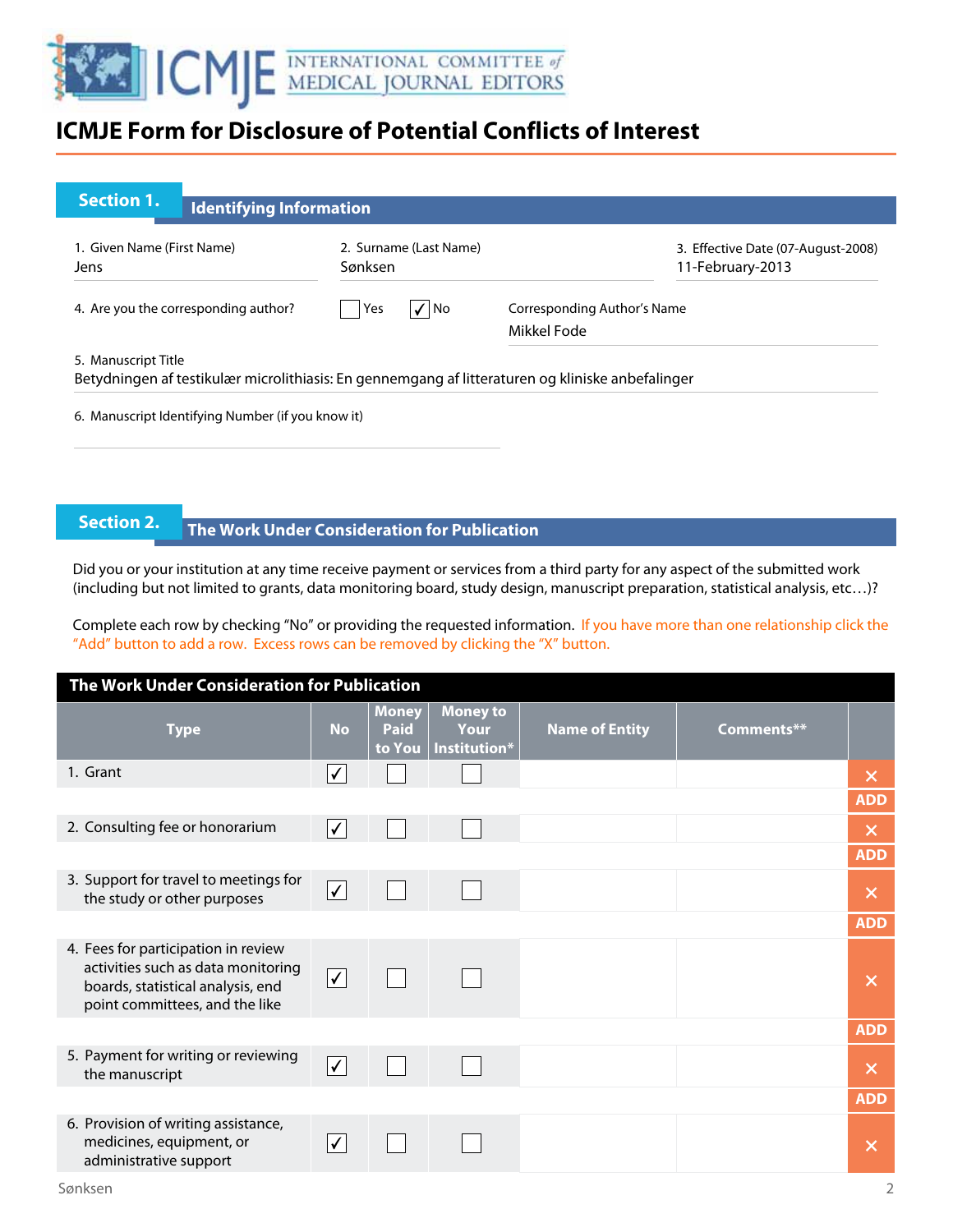

| The Work Under Consideration for Publication |             |           |              |                                                                                                                                      |                       |            |            |  |  |
|----------------------------------------------|-------------|-----------|--------------|--------------------------------------------------------------------------------------------------------------------------------------|-----------------------|------------|------------|--|--|
|                                              | <b>Type</b> | <b>No</b> | <b>Money</b> | Money to<br>$\begin{array}{ c c } \hline \texttt{Pad} & \texttt{Your} \\ \hline \texttt{to You} & \texttt{Institution*} \end{array}$ | <b>Name of Entity</b> | Comments** |            |  |  |
|                                              |             |           |              |                                                                                                                                      |                       |            | <b>ADD</b> |  |  |
| 7. Other                                     |             |           |              |                                                                                                                                      |                       |            | $\times$   |  |  |
|                                              |             |           |              |                                                                                                                                      |                       |            | <b>ADD</b> |  |  |

\* This means money that your institution received for your efforts on this study.

\*\* Use this section to provide any needed explanation.

### **Section 3.** Relevant financial activities outside the submitted work.

Place a check in the appropriate boxes in the table to indicate whether you have financial relationships (regardless of amount of compensation) with entities as described in the instructions. Use one line for each entity; add as many lines as you need by clicking the "Add +" box. You should report relationships that were present during the 36 months prior to submission.

| Relevant financial activities outside the submitted work         |                      |                                       |                                         |               |                 |                           |  |  |
|------------------------------------------------------------------|----------------------|---------------------------------------|-----------------------------------------|---------------|-----------------|---------------------------|--|--|
| <b>Type of Relationship (in</b><br>alphabetical order)           | <b>No</b>            | <b>Money</b><br><b>Paid to</b><br>You | <b>Money to</b><br>Your<br>Institution* | <b>Entity</b> | <b>Comments</b> |                           |  |  |
| 1. Board membership                                              | $\checkmark$         |                                       |                                         |               |                 | $\boldsymbol{\times}$     |  |  |
|                                                                  |                      |                                       |                                         |               |                 | <b>ADD</b>                |  |  |
| 2. Consultancy                                                   | $\blacktriangledown$ |                                       |                                         |               |                 | $\times$                  |  |  |
|                                                                  |                      |                                       |                                         |               |                 | <b>ADD</b>                |  |  |
| 3. Employment                                                    | $\blacktriangledown$ |                                       |                                         |               |                 | $\boldsymbol{\mathsf{x}}$ |  |  |
|                                                                  |                      |                                       |                                         |               |                 | <b>ADD</b>                |  |  |
| 4. Expert testimony                                              | $\blacktriangledown$ |                                       |                                         |               |                 | $\boldsymbol{\mathsf{x}}$ |  |  |
|                                                                  |                      |                                       |                                         |               |                 | <b>ADD</b>                |  |  |
| 5. Grants/grants pending                                         | √                    |                                       |                                         |               |                 | $\times$                  |  |  |
|                                                                  |                      |                                       |                                         |               |                 | <b>ADD</b>                |  |  |
| 6. Payment for lectures including<br>service on speakers bureaus | $\boxed{\checkmark}$ |                                       |                                         |               |                 | $\boldsymbol{\times}$     |  |  |
|                                                                  |                      |                                       |                                         |               |                 | <b>ADD</b>                |  |  |
| 7. Payment for manuscript<br>preparation                         | $\checkmark$         |                                       |                                         |               |                 | $\times$                  |  |  |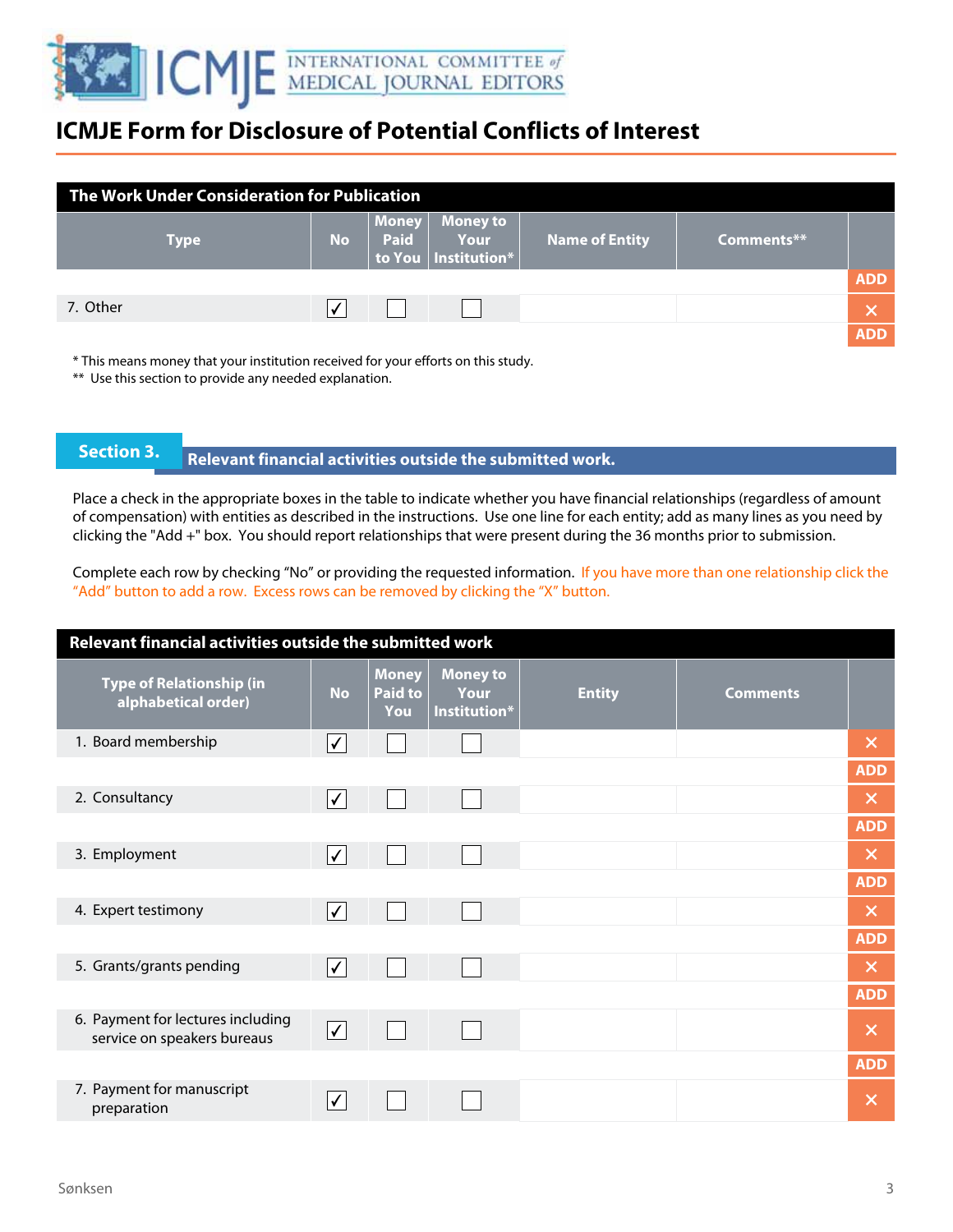

| Relevant financial activities outside the submitted work                           |                                |                                       |                                         |               |                 |                       |  |  |
|------------------------------------------------------------------------------------|--------------------------------|---------------------------------------|-----------------------------------------|---------------|-----------------|-----------------------|--|--|
| <b>Type of Relationship (in</b><br>alphabetical order)                             | <b>No</b>                      | <b>Money</b><br><b>Paid to</b><br>You | <b>Money to</b><br>Your<br>Institution* | <b>Entity</b> | <b>Comments</b> |                       |  |  |
|                                                                                    |                                |                                       |                                         |               |                 | <b>ADD</b>            |  |  |
| 8. Patents (planned, pending or<br>issued)                                         | $\vert\blacktriangledown\vert$ |                                       |                                         |               |                 | $\boldsymbol{\times}$ |  |  |
|                                                                                    |                                |                                       |                                         |               |                 | <b>ADD</b>            |  |  |
| 9. Royalties                                                                       | $\blacktriangledown$           |                                       |                                         |               |                 | $\times$              |  |  |
|                                                                                    |                                |                                       |                                         |               |                 | <b>ADD</b>            |  |  |
| 10. Payment for development of<br>educational presentations                        | $\boxed{\checkmark}$           |                                       |                                         |               |                 | $\times$              |  |  |
|                                                                                    |                                |                                       |                                         |               |                 | <b>ADD</b>            |  |  |
| 11. Stock/stock options                                                            | ∣✓                             |                                       |                                         |               |                 | $\times$              |  |  |
|                                                                                    |                                |                                       |                                         |               |                 | <b>ADD</b>            |  |  |
| 12. Travel/accommodations/<br>meeting expenses unrelated to<br>activities listed** | $ \mathcal{V} $                |                                       |                                         |               |                 | $\times$              |  |  |
|                                                                                    |                                |                                       |                                         |               |                 | <b>ADD</b>            |  |  |
| 13. Other (err on the side of full<br>disclosure)                                  | $ \blacktriangledown $         |                                       |                                         |               |                 | $\times$              |  |  |
|                                                                                    |                                |                                       |                                         |               |                 | <b>ADD</b>            |  |  |

\* This means money that your institution received for your efforts.

\*\* For example, if you report a consultancy above there is no need to report travel related to that consultancy on this line.

 **Other relationships Section 4.**

Are there other relationships or activities that readers could perceive to have influenced, or that give the appearance of potentially influencing, what you wrote in the submitted work?

 $\sqrt{\ }$  No other relationships/conditions/circumstances that present a potential conflict of interest

Yes, the following relationships/conditions/circumstances are present (explain below):

At the time of manuscript acceptance, journals will ask authors to confirm and, if necessary, update their disclosure statements. On occasion, journals may ask authors to disclose further information about reported relationships.